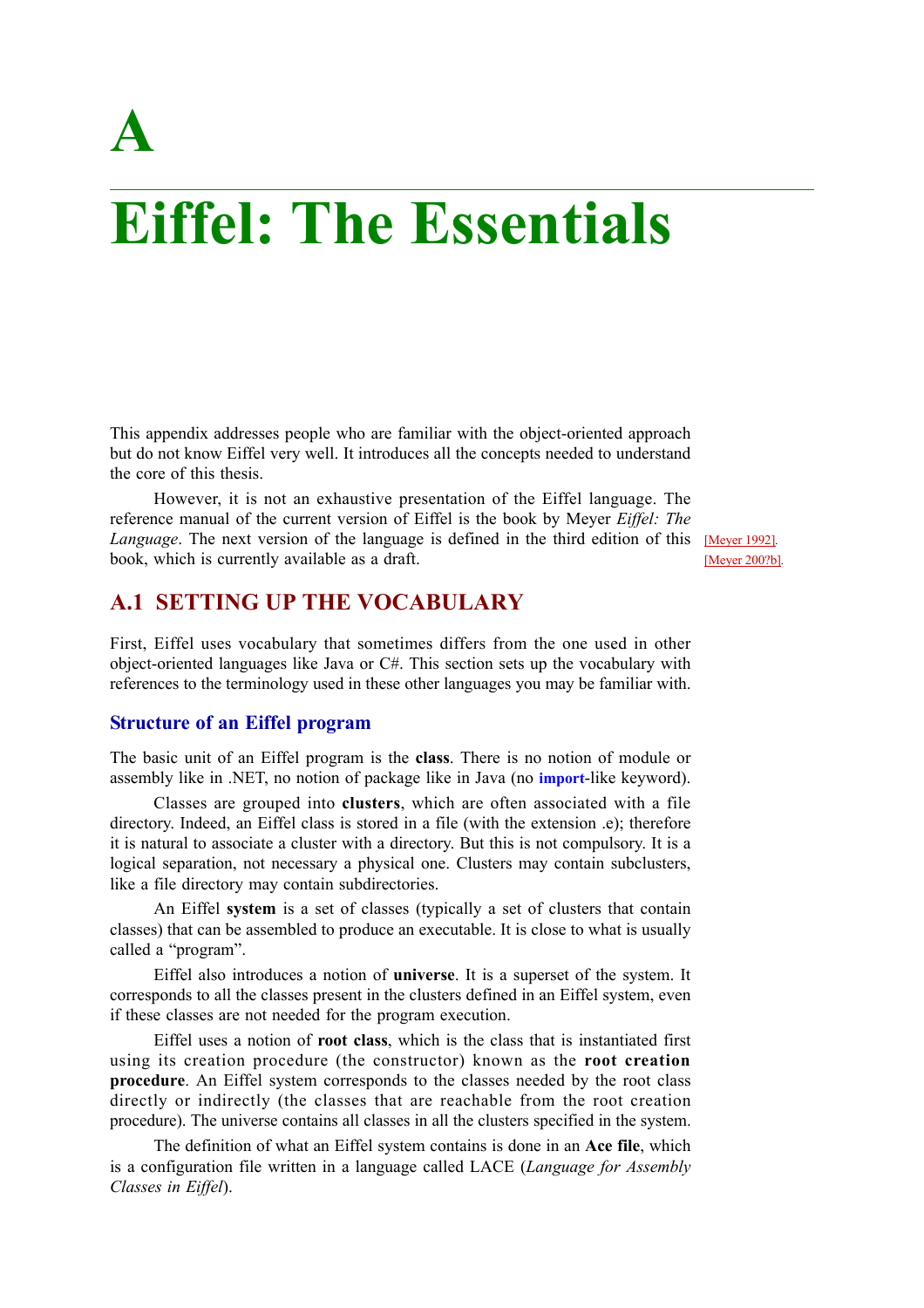#### **Classes**

A class is a representation of an Abstract Data Type (ADT). Every **object** is an instance of a class. The object creation uses a so-called **creation procedure**, which is similar to the notion of "constructor" in languages such as Java or C#.

A class is characterized by a set of **features** (operations), which may be either **attributes** or **routines**. (In Java/C# terminology, features tend to be called "members", attributes are called "fields" and routines are called "methods".) Eiffel further distinguishes between routines that return a result (**functions**) and routines that do not return a result (**procedures**). This is a classification by implementation: routines vs. attributes, namely computation vs. memory.

There is another classification: by role. Features can be either **commands** (if they do not return a result) or **queries** (if they do return a result). Then, queries can be either functions if they involve some computation or attributes if the value is stored in memory.



The following picture shows the different feature categories:

# <span id="page-1-0"></span>**Design principles**

Eiffel is not only a programming language but also an object-oriented method to build high-quality software. As a method, it brings some design principles:

- As mentioned above, Eiffel distinguishes between "commands" and "queries". Even if not enforced by any compiler, the Eiffel method strongly encourages following the **Command/Query Separation principle**: A feature should not [Meyer 1997]*, p 751.* both change the object's state and return a result about this object. In other words, a function should be side-effect-free. As Meyer likes to present it: "*Asking a question should not change the answer*."
- Another important principle, which is **Information Hiding**: The supplier of a module (typically a class) must select the subset of the module's properties that will be available officially to its client (the "public part"); the remaining properties build the "secret part". The Eiffel language provides the ability to enforce this principle by allowing to define fine-grained levels of availability of a class to its clients.
- Another principle enforced by the Eiffel method and language is the principle of **Uniform Access**, which says that all features offered by a class should be [Meyer 1997]*, p 57.*available through a uniform notation, which does not betray whether features are implemented through storage (attributes) or through computation (routines). Indeed, in Eiffel, one cannot know when writing  $x \cdot f$  whether *f* is a routine or an attribute; the syntax is the same.

[Meyer 1997]*, p 51- 53.*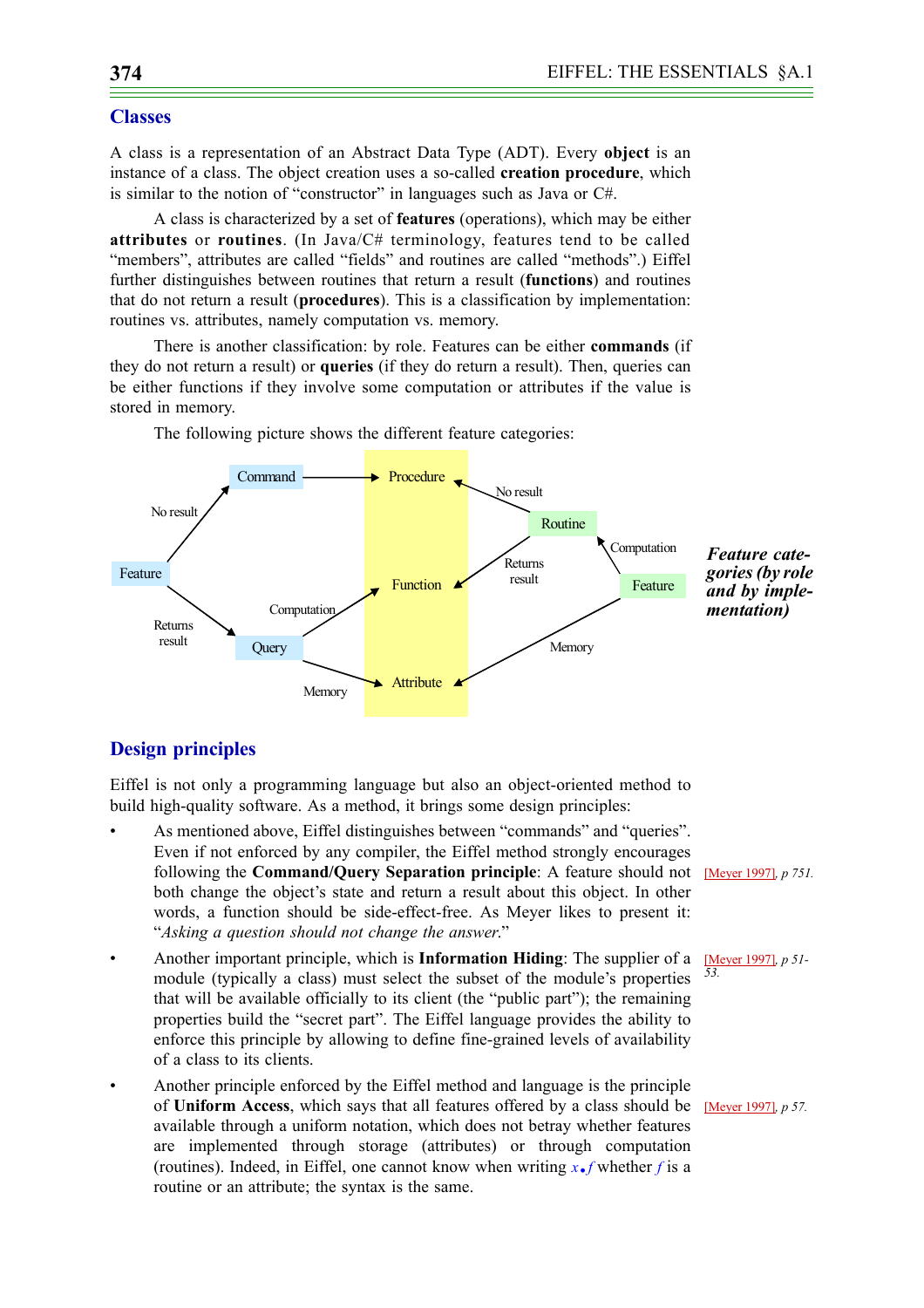#### **Types**

As mentioned earlier, in Eiffel, every object is an instance of a class. There is no exception; even basic types like *INTEGER*s or *REAL*s are represented as a class.

Besides, Eiffel is strongly typed; every program entity is declared of a certain **type**. A type is based on a class. In case of non-generic classes, type and class are *See ["Genericity",](#page-14-0)*  the same. In the case of generic classes, a class is the basis for many different types.

The majority of types are **reference types**, which means that values of a certain type are references to an object, not the object itself. There is a second category of types, called **expanded types**, where values are actual objects. It is the case of basic types in particular. For example, the value *5* of type *INTEGER* is really an object of type *INTEGER* with value *5*, not a pointer to an object of type *INTEGER* with a field containing the value *5*.

# **A.2 THE BASICS OF EIFFEL BY EXAMPLE**

This section shows you what an Eiffel class looks like with an example.

#### **Structure of a class**

The basic structure of an Eiffel class is the following:

```
class
      CLASS_NAME
feature -- Comment
       ...
feature -- Comment
       ...
end
```
It starts with the keyword **class** and finishes with the keyword **end**, and in-between a set of features grouped by "feature clauses" introduced by the keyword **feature** and a comment. The comment is introduced by two consecutive dashes and is not compulsory (although recommended to improved readability and understandability).

#### **Book example**

An Eiffel class may contain other clauses than the basic ones just shown. For example, it may start with an "indexing clause" (introduced by the keyword **indexing**), which should gives general information about the class.

The following class *BOOK* is a typical example of what an Eiffel class looks like. (If you do not understand everything, don't panic; each new notion will be described after the class text.)

```
indexing
       description: "Representation of a book"
class
       BOOK
create
       make
```
*Class representation of a book in a library*

*Basic structure of an Eiffel class*

*[page 387](#page-14-0).*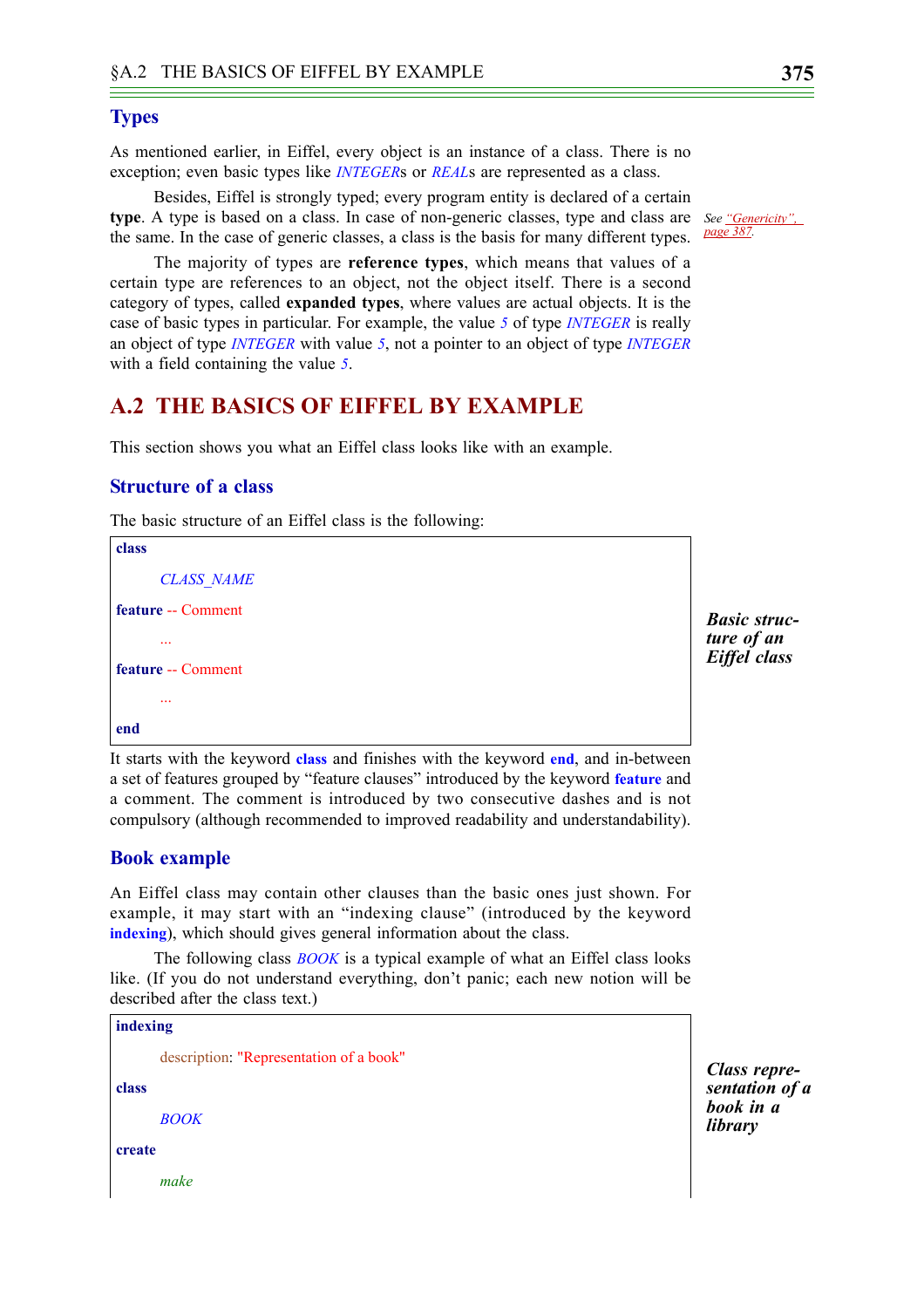**feature** {*NONE*} -- Initialization *make* (*a\_title*: **like** *title*; *some\_authors*: **like** *authors*) **is** -- Set *title* to *a\_title* and *authors* to *some\_authors*. **require** a\_title\_not\_void: *a\_title* /= *Void* a\_title\_not\_empty: **not** *a\_title*.*is\_empty* **do** *title* := *a\_title authors* := *some\_authors* **ensure** title\_set: *title* = *a\_title* authors\_set: *authors* = *some\_authors* **end feature** -- Access *title*: *STRING* -- Title of the book *authors*: *STRING* -- Authors of the book -- (if several authors, of the form: -- "first\_author, second\_author, ...") **feature** -- Status report *is\_borrowed*: *BOOLEAN* -- Is book currently borrowed (i.e. not in the library)? **feature** -- Basic operation *borrow* **is** -- Borrow book. **require** not\_borrowed: **not** *is\_borrowed* **do** *is\_borrowed* := **True ensure** is\_borrowed: *is\_borrowed* **end** *return* **is** -- Return book. **require** is\_borrowed: *is\_borrowed* **do** *is\_borrowed* := **False ensure** not\_borrowed: **not** *is\_borrowed* **end invariant** title\_not\_void: *title* /= *Void* title\_not\_empty: **not** *title*.*is\_empty*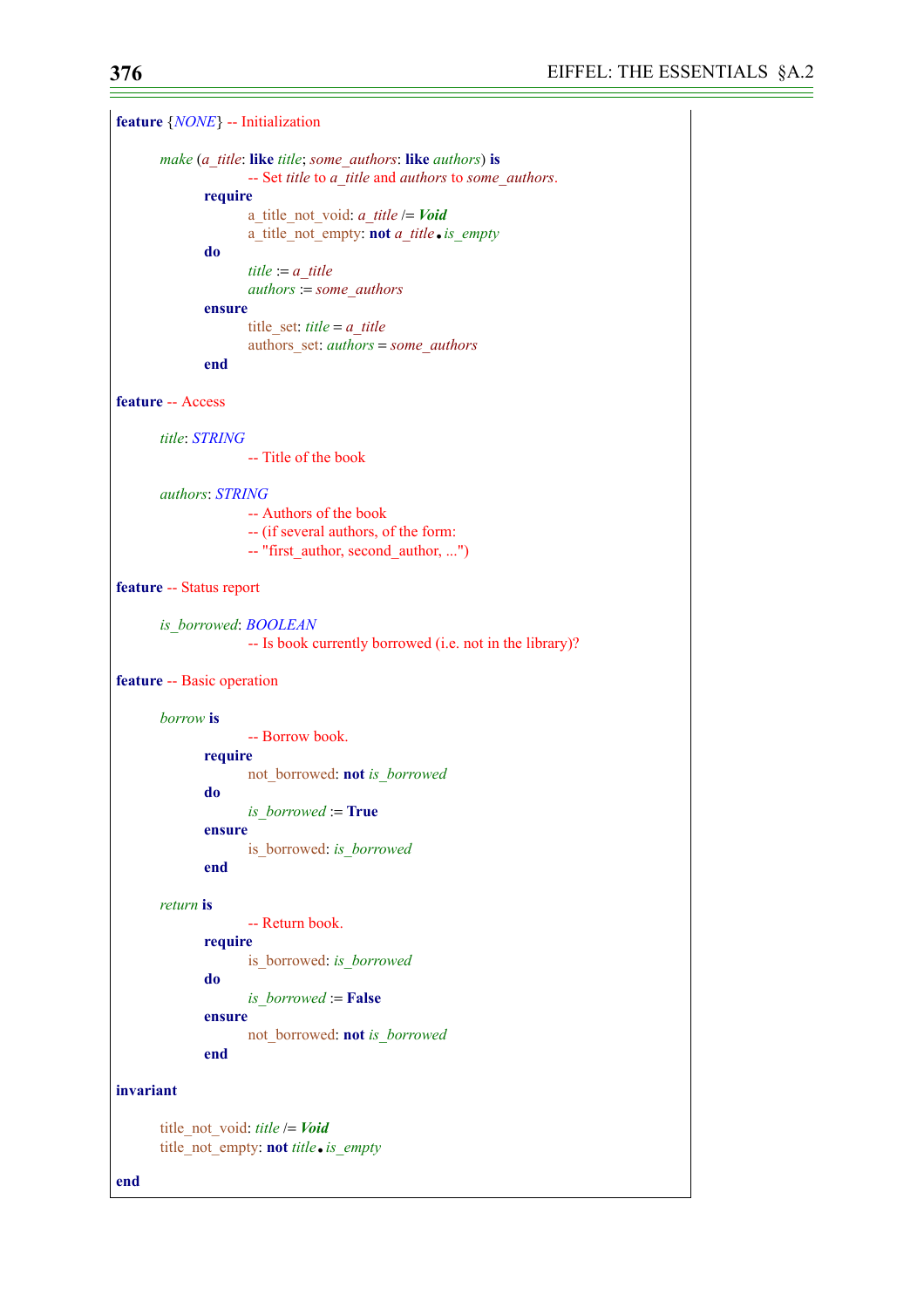Let's have a closer look at this class *BOOK*:

- The optional **indexing clause** was mentioned before. Each entry (there may be several) has two parts: a tag "description" and the text "Representation of a book". The tag name "definition" is not a keyword; you can use any name, although it is quite traditional to use "definition" to describe the general purpose of the class. Other commonly used tags include "author", "date", "note", etc. The indexing clause is interesting both for the programmers, the people who will use the class, and for tools which may use this indexed information to do different kinds of things with the class.
- After the **class** keyword and class name, *BOOK*, we find a clause introduced by the keyword **create**. It introduces the name of each creation procedure (constructor) of the class. Indeed, in Eiffel (contrary to Java or  $C#$ ), creation procedures do not have a predefined name; they can have any name, although "make" is commonly used. Here, the class declares only one creation procedure called *make*. There may be several, in which case the names would be separated by commas. There may also be no **create** clause at all, which means that the class has the default creation procedure called *default create*. (The feature *default\_create* is defined in class *ANY* from which any Eiffel class inherits. This appendix will come back to this point later when mentioning inheritance.)
- The class name, *NONE*, in curly brackets between the keyword **feature** and the comment "-- Initialization" is an application of information hiding. It means that the features listed in this feature clause are exported to *NONE*. *NONE* is a virtual class that inherits from all classes (it is at the bottom of the class hierarchy). A feature exported to *NONE* means that no client class can access it. It can only be used within the class or one of its descendants. (It is close to "protected" in languages such as Java or  $C#$ .) It is possible to have any class name between these curly brackets, providing a fine-grained exportation mechanism.

You may wonder why a creation procedure is exported to *NONE*. It does not mean that the class cannot be instantiated because clients cannot access the creation procedure. Not at all. In fact, in Eiffel, creation procedures are not special features. They are normal features that can be called as creation procedure in expressions of the form **create** *my\_book*.*make* but also as "normal" features in instructions of the form *my\_book*.*make* (where *my\_book* must already be instantiated) to reinitialize the object for example. Exporting a creation routine to *NONE* means that it can only be used as a creation procedure; it cannot be called by clients later on as a normal procedure.

The basic structure of an Eiffel routine is the following:

| routine name (arg 1: TYPE 1; arg 2: TYPE 2): RETURN TYPE is |                                           |
|-------------------------------------------------------------|-------------------------------------------|
|                                                             | -- Comment                                |
| do                                                          |                                           |
|                                                             | Implementation here (set of instructions) |
| end                                                         |                                           |

*Basic structure of an Eiffel routine*

It may also have a **require** clause after the comment to introduce preconditions and an **ensure** clause before the **end** keyword to express postconditions. It is the case of the procedure *make*. This section will not say more about preconditions and postconditions for the moment. They will be covered in detail in the next section about Design by Contract<sup>™.</sup>

A routine may also have a **local** clause, listing the local variables used in this routine; it is located before the **do** keyword (after the **require** clause if any).

*See ["Design by Con](#page-5-0)[tract™", page 378.](#page-5-0)*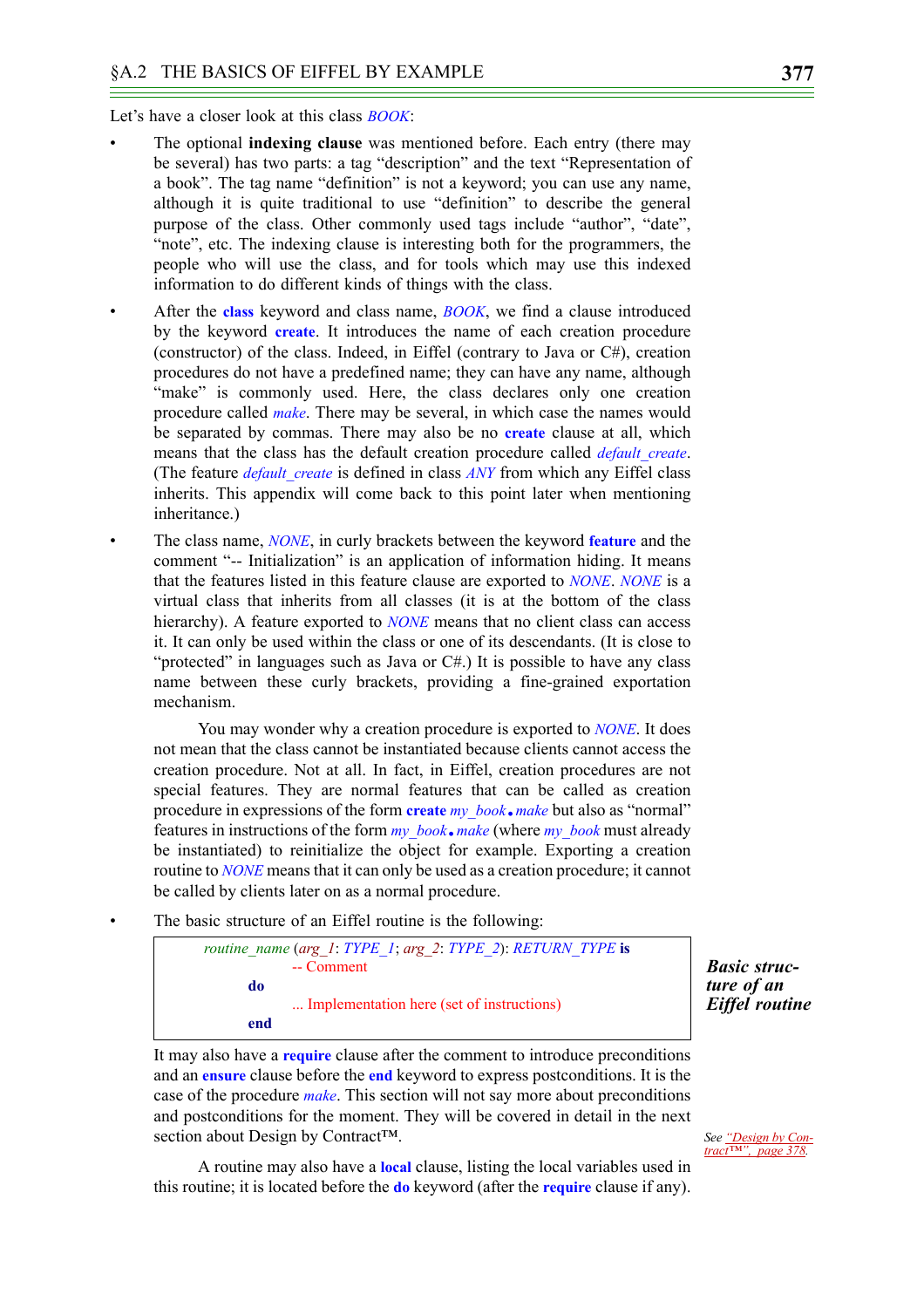If you compare the basic scheme of a routine shown above and the text of *make* on the previous page, you can deduce that the type of the first argument *a\_title* is **like** *title* and the type of the argument *some\_authors* is **like** *authors*. What does this mean? It is called anchored types in Eiffel. In **like** *title*, *title* is the anchor. It means that the argument *a* title has the same type as the attribute *title* defined below in the class text. It avoids having to redefine several routines when the type of an attribute changes for example. It will become clearer when we talk about inheritance. But just as a glimpse: imagine *BOOK* has a descendant class called *DICTIONARY* and *DICTIONARY* redefines *title* to be of type *TITLE* instead of *STRING*, then *make* also needs to be redefined to take an argument of type *TITLE*. Anchored types avoid this "redefinition avalanche" by "anchoring" the type of a certain entity to the type of another query (function or attribute). The anchor can also be **Current** (a reference to the current object, like "this" in C# or Java).

The text of feature *make* also shows the syntax for assignment  $=$  (not  $=$ like in Java and C#; in Eiffel = is the reference equality, like == in Java and C#). You may also encounter syntax of the form  $?$  which corresponds to an assignment attempt. The semantics of an assignment attempt  $a$  ?=  $b$  is to check that the type *B* of *b* conforms to the type *A* of *a*; then, if *B* conforms to *A*, *b* is assigned to *a* like a normal assignment; if not, *a* is set to *Void*. Therefore, the typical scheme of assignment attempts is as follows:

```
a: A
b: B
a ?= bif a /= Void then
       ...
end
```
*Typical use of assignment attempts*

<span id="page-5-1"></span>*Structure of an Eiffel attribute See ["Assertions on](#page-18-0)  [attributes", page](#page-18-0)* 

*[391.](#page-18-0)*

The typical use of assignment attempts is in conjunction with persistence mechanisms because one cannot be sure of the exact type of the persistent data being retrieved.

The next two feature clauses "Access" and "Status report" introduce three attributes: *title* and *authors* of type *STRING*, and *is\_borrowed* of type *BOOLEAN*. The general scheme for an attribute is the following:

> *attribute\_name*: *ATTRIBUTE\_TYPE* -- Comment

In the current version of Eiffel, attributes cannot have preconditions or postconditions. It will be possible in the next version of the language.

- The routines *borrow* and *return* follow the same scheme as the feature *make* described before. It is worth mentioning though the two possible values for *BOOLEAN*s, namely **True** and **False**, which are both keywords.
- The last part of the class is the invariant, which has two clauses in this particular example. Contracts (preconditions, postconditions, class invariants) are explained in the next section about Design by Contract™.
- One last comment about the class *BOOK*: the use of *Void*. *Void* is a feature of type *NONE* defined in class *ANY*. It is the equivalent of "null" in other languages like C# or Java. It corresponds to a reference attached to no object.

## <span id="page-5-0"></span>**Design by Contract™**

Design by Contract<sup>™</sup> is a method of software construction, which suggests building software systems that will cooperate on the basis of precisely defined contracts.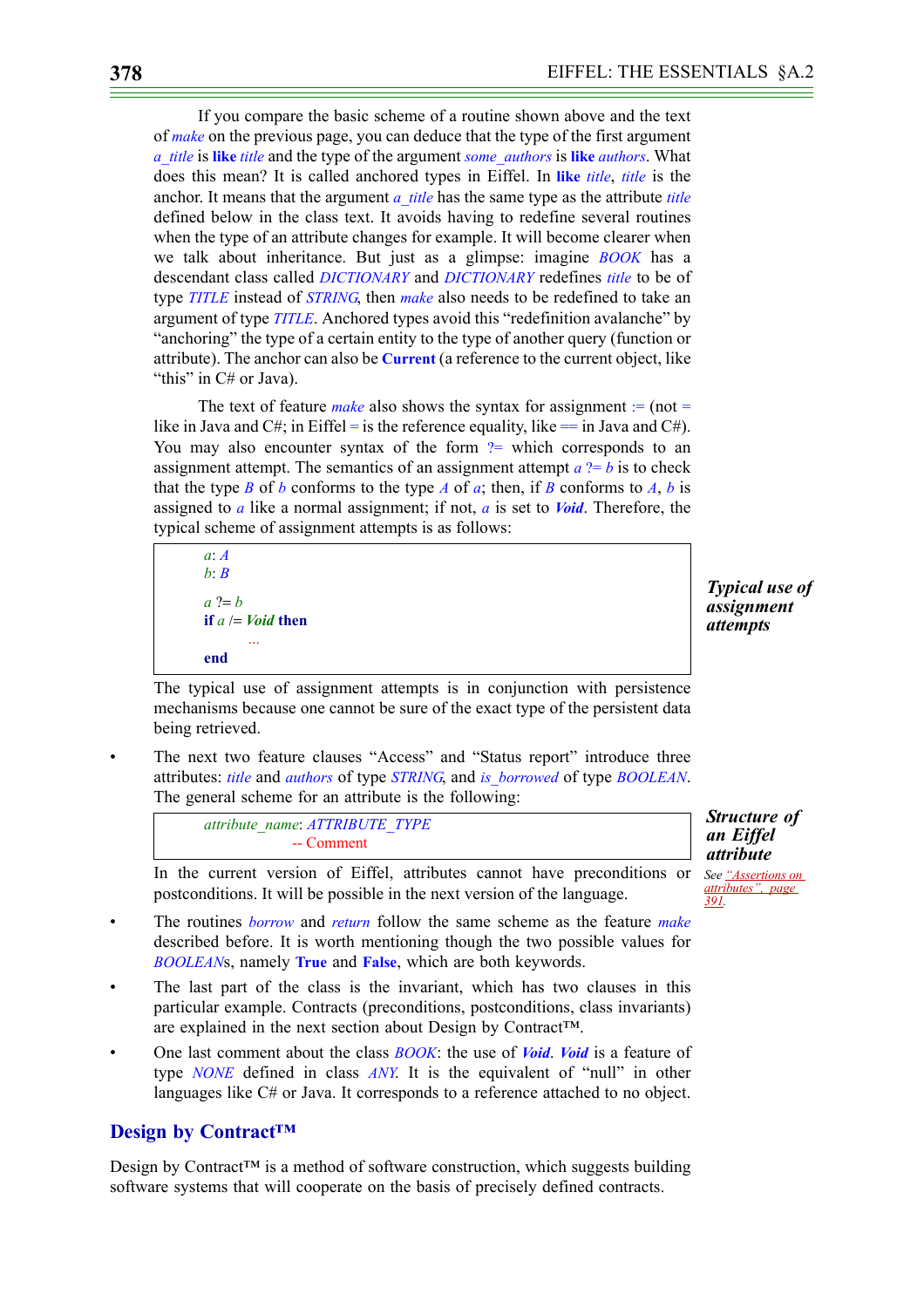#### *The method*

Design by Contract<sup>™</sup> is a method to reason about software that accompanies the programmer at any step of the software development. Even if it is called "design" by contract, it does not only target the design stage of an application. It is useful as a method of analysis and design, but it also helps during implementation because the software specification will have been clearly stated using "assertions" (boolean expressions). Design by Contract<sup>™</sup> is also useful to debug and test the software against this specification.

The idea of Design by Contract<sup>™</sup> is to make the goal of a particular piece of software explicit. Indeed, when developers start a new project and build a new application, it is to satisfy the need of a client, match a certain specification. The Design by Contract™ method suggests writing this specification down to serve as a "contract" between the clients (the users) and the suppliers (the programmers).

This idea of **contract** defined by some obligations and benefits is an analogy with the notion of contract in business: the supplier has some obligations to his clients and the clients also have some obligations to their supplier. What is an obligation for the supplier is a benefit for the client, and conversely.

#### *Different kinds of contracts*

There are three main categories of contracts: preconditions, postconditions, and class invariants:

**Preconditions** are conditions under which a routine will execute properly; they have to be satisfied by the client when calling the routine. They are an obligation for the clients and a benefit for the supplier (which can rely on them). A precondition violation is the manifestation of a bug in the client (which fails to satisfy the precondition).

Precondition clauses are introduced by the keyword **require** in an Eiffel routine:



*Structure of an Eiffel routine with precondition*

Each precondition clause is of the form "tag: expression" where the tag can be any identifier and the expression is a boolean expression (the actual assertion). The tag is optional; but it is very useful for documentation and debugging purposes.

• **Postconditions** are properties that are satisfied at the end of the routine execution. They are benefits for the clients and obligations for the supplier. A postcondition violation is the manifestation of a bug in the supplier (which fails to satisfy what it guarantees to its clients).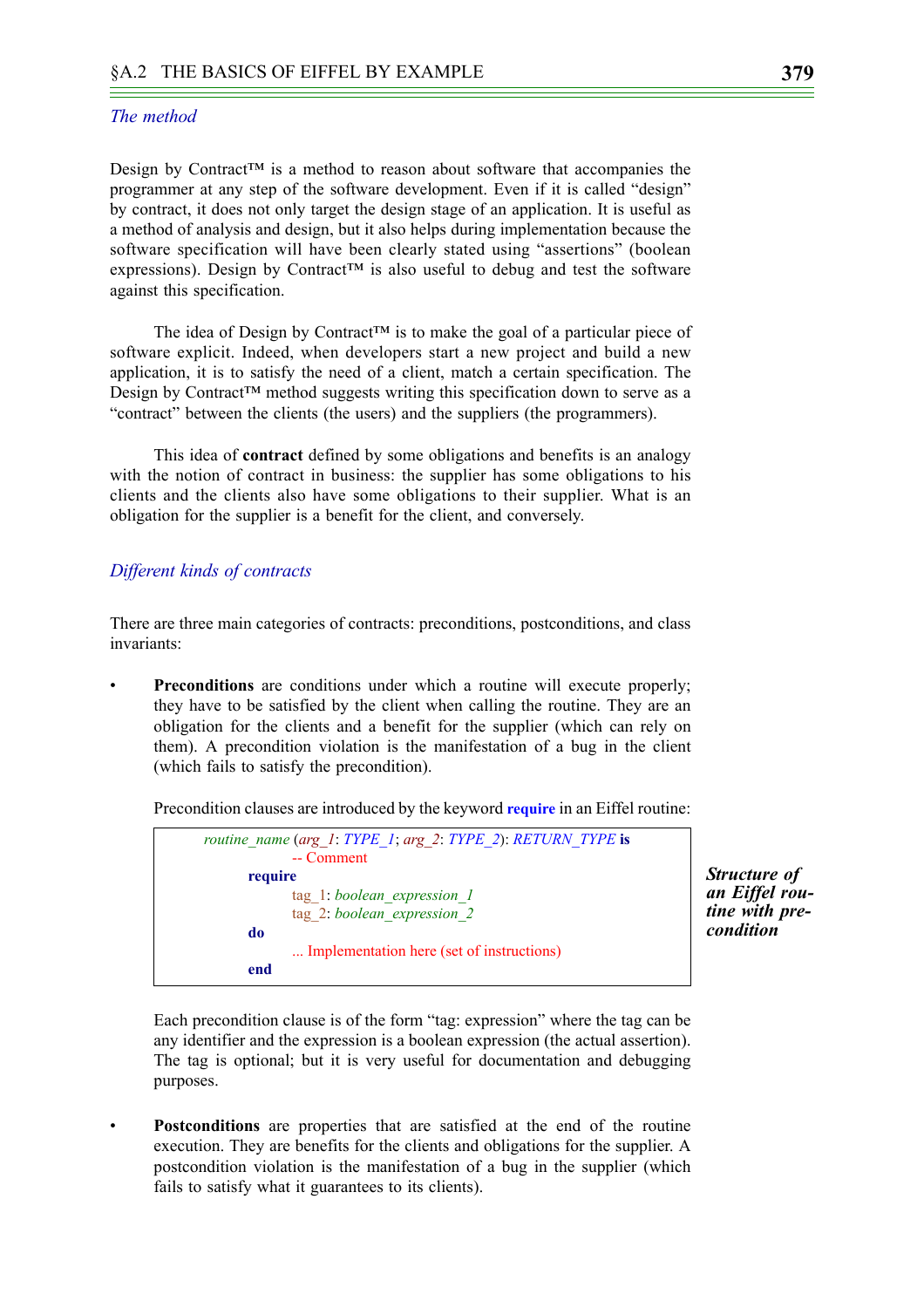Postcondition clauses are introduced by the keyword **ensure** in an Eiffel routine:



*Structure of an Eiffel routine with post- condition*

Of course, a routine may have both preconditions and postconditions; hence both a **require** and an **ensure** clause (like in the previous *BOOK* class).

• **Class invariants** capture global properties of the class. They are consistency constraints applicable to all instances of a class. They must be satisfied after the creation of a new instance and preserved by all the routines of the class. More precisely, it must be satisfied after the execution of any feature by any client. (This rule applies to **qualified calls** of the form *x*.*f* only, namely client calls. Implementation calls — **unqualified calls** — and calls to non-exported features do not have to preserve the class invariant.)

Class invariants are introduced by the keyword **invariant** in an Eiffel class



*Structure of an Eiffel class with class invariant*

There are three other kinds of assertions:

• **Check instructions**: Expressions ensuring that a certain property is satisfied at a specific point of a method's execution. They help document a piece of software and make it more readable for future implementers.

In Eiffel, check instructions are introduced by the keyword **check** as follows:



*Structure of an Eiffel routine with check instruction*

- **Loop invariants**: Conditions, which have to be satisfied at each loop iteration and when exiting the loop. They help guarantee that a loop is correct.
- **Loop variants**: Integer expressions ensuring that a loop is finite. It decreases by one at each loop iteration and has to remain positive.

This appendix will show the syntax of loop variants and invariants later when *See ["Syntax of](#page-10-0)*  introducing the syntax of loops.

*[loops", page 383.](#page-10-0)*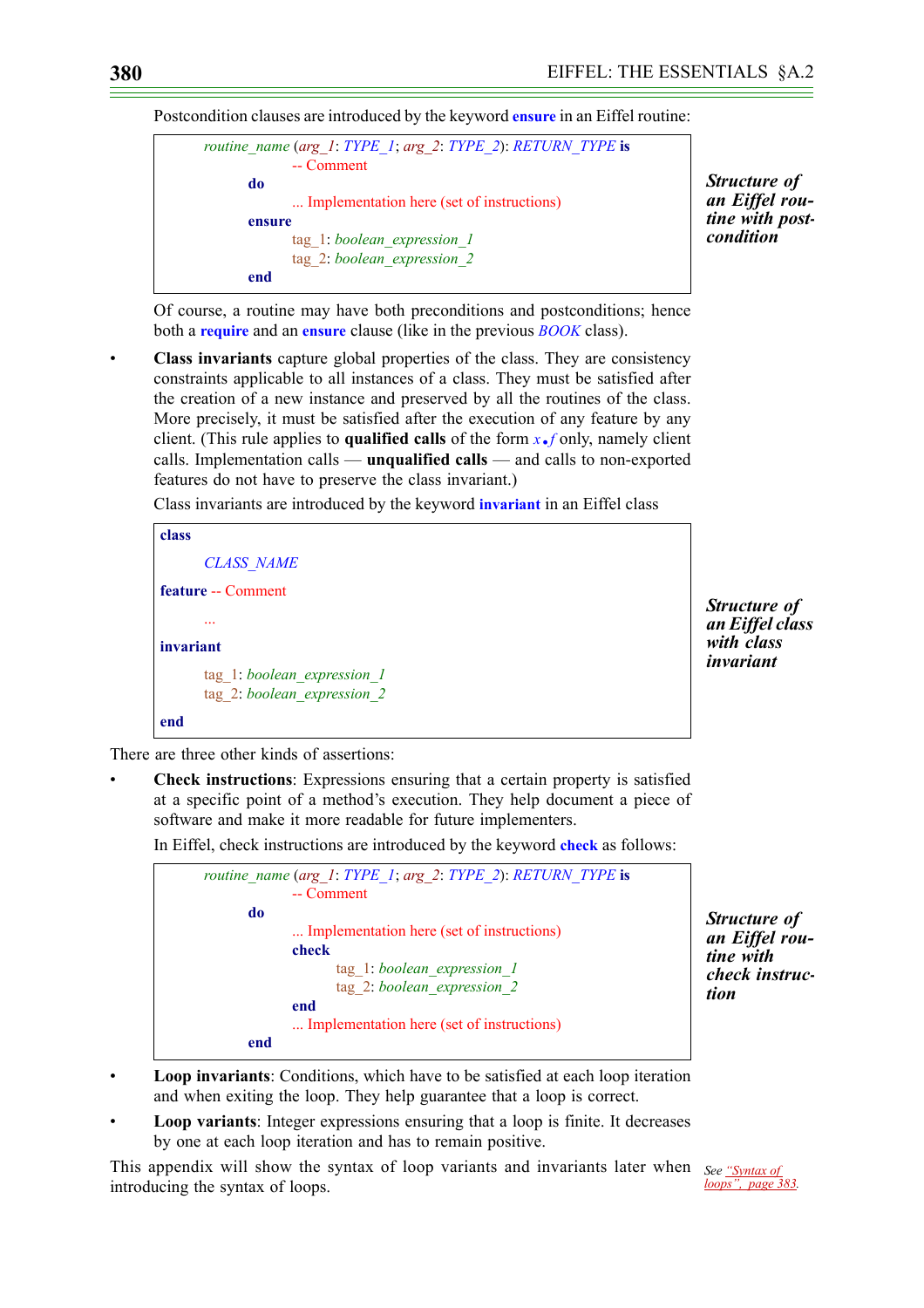#### *Benefits*

The benefits of Design by Contract<sup>™</sup> are both technical and managerial. Among other benefits we find:

- *Software correctness*: Contracts help build software right in the first place (as opposed to the more common approach of trying to debug software into correctness). This first use of contracts is purely methodological: the Design by Contract™ method advises you to think about each routine's requirements and write them as part of your software text. This is only a method, some guidelines for software developers, but it is also perhaps the main benefit of contracts, because it helps you design and implement correct software right away.
- *Documentation*: Contracts serve as a basis for documentation: the documentation is automatically generated from the contracts, which means that it will always be up-to-date, correct and precise, exactly what the clients need to know about.
- *Debugging and testing*: Contracts make it much easier to detect "bugs" in a piece of software, since the program execution just stops at the mistaken points (faults will occur closer to the source of error). It becomes even more obvious with assertions tags (i.e. identifiers before the assertion text itself). Contracts are also of interest for testing because they can serve as a basis for black-box test case generation.
- *Management*: Contracts help understand the global purpose of a program without having to go into the code in depth, which is especially appreciable when you need to explain your work to less-technical persons. It provides a common vocabulary and facilitates communication. Besides, it provides a solid specification that facilitates reuse and component-based development, which is of interest for both managers and developers.

# **A.3 MORE ADVANCED EIFFEL MECHANISMS**

Let's describe more advanced Eiffel mechanisms, typically the facilities on which the pattern library relies on.

*See "Pattern Library", page 26.*

#### **Book library example**

This section uses an example to introduce these mechanisms. Because we talked about books in the previous section, here is the example of a library where users can borrow and return books.

Here is a possible implementation of an Eiffel class *LIBRARY*:

```
indexing
      description: "Library where users can borrow books"
class
      LIBRARY
inherit
      ANY
             redefine
                    default_create
             end
```
<span id="page-8-0"></span>*Class representation of a book library*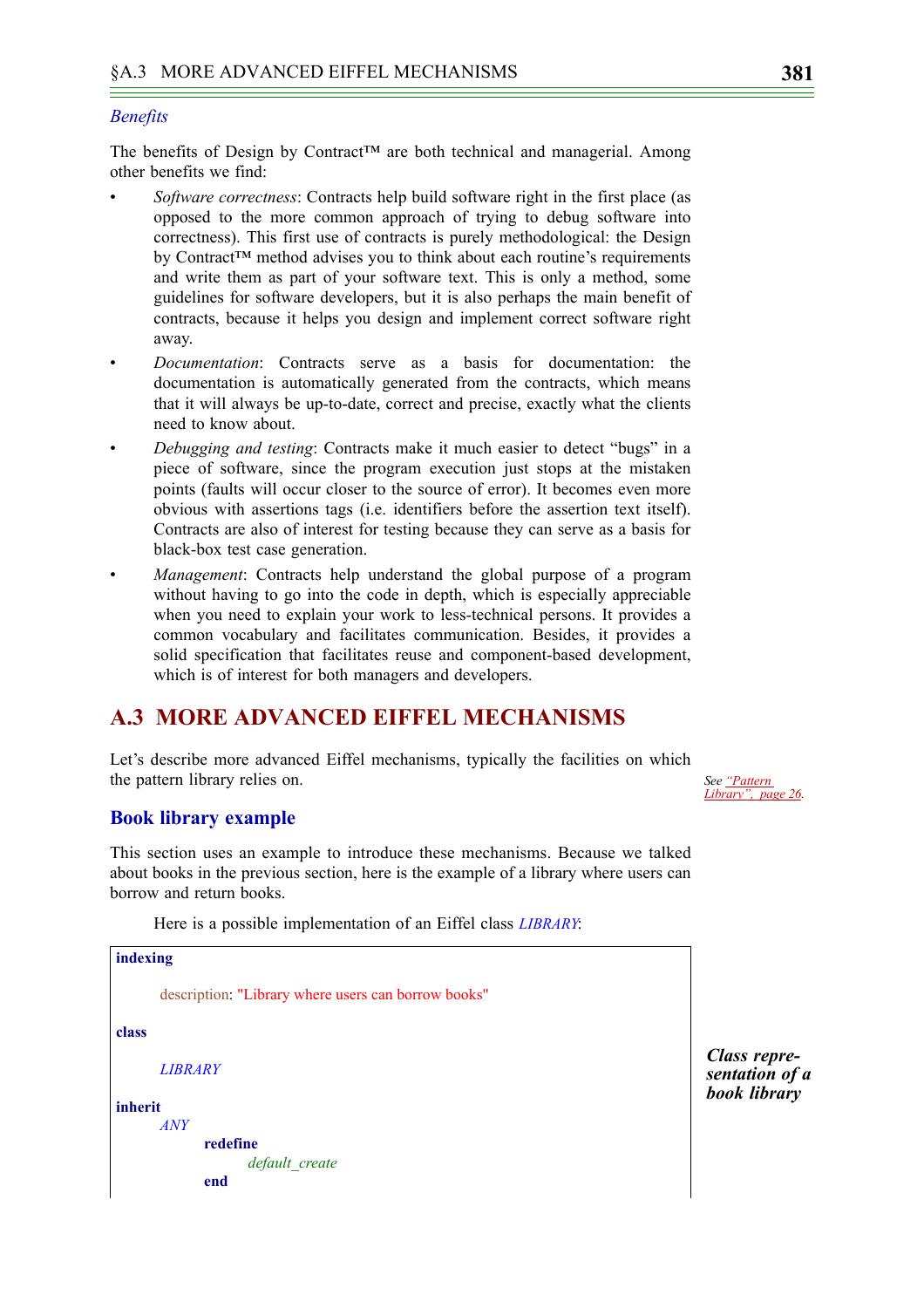| feature $\{NONE\}$ -- Initialization |                                                                                                                                                                                   |
|--------------------------------------|-----------------------------------------------------------------------------------------------------------------------------------------------------------------------------------|
| default create is<br>do<br>end       | -- Create <i>books</i> .<br><b>create</b> books make                                                                                                                              |
| feature -- Access                    |                                                                                                                                                                                   |
|                                      | books: LINKED LIST [BOOK]<br>-- Books available in the library                                                                                                                    |
| feature -- Element change            |                                                                                                                                                                                   |
|                                      | extend (a book: BOOK) is<br>-- Extend books with a book.                                                                                                                          |
| require<br>do                        | a book not void: $a$ book $\prime$ = Void<br>a book not in library: <b>not</b> books. has (a book)<br>books.extend (a book)                                                       |
| ensure<br>end                        | one more: books.count = old book.count + 1<br>book added: $books$ . $last = a$ book                                                                                               |
|                                      | remove (a book: BOOK) is                                                                                                                                                          |
| require<br>do                        | -- Remove a book from books.<br>a book not void: $a$ book $\prime$ = Void<br>book in library: books . has (a book)<br>books start<br>books.search (a book)<br>books <i>remove</i> |
| ensure<br>end                        | one less: books. count = old books. count - 1<br>book not in library: <b>not</b> books . has (a book)                                                                             |
| feature -- Output                    |                                                                                                                                                                                   |
| display books is<br>do               | -- Display title of all <i>books</i> available in the library.<br>if books. is empty then<br>io.put string ("No book available at the moment")<br>else                            |
|                                      | from books • start until books • after loop<br>io.put string (books.item.title)<br>books of orth                                                                                  |
| end                                  | end<br>end                                                                                                                                                                        |
| feature -- Basic operation           |                                                                                                                                                                                   |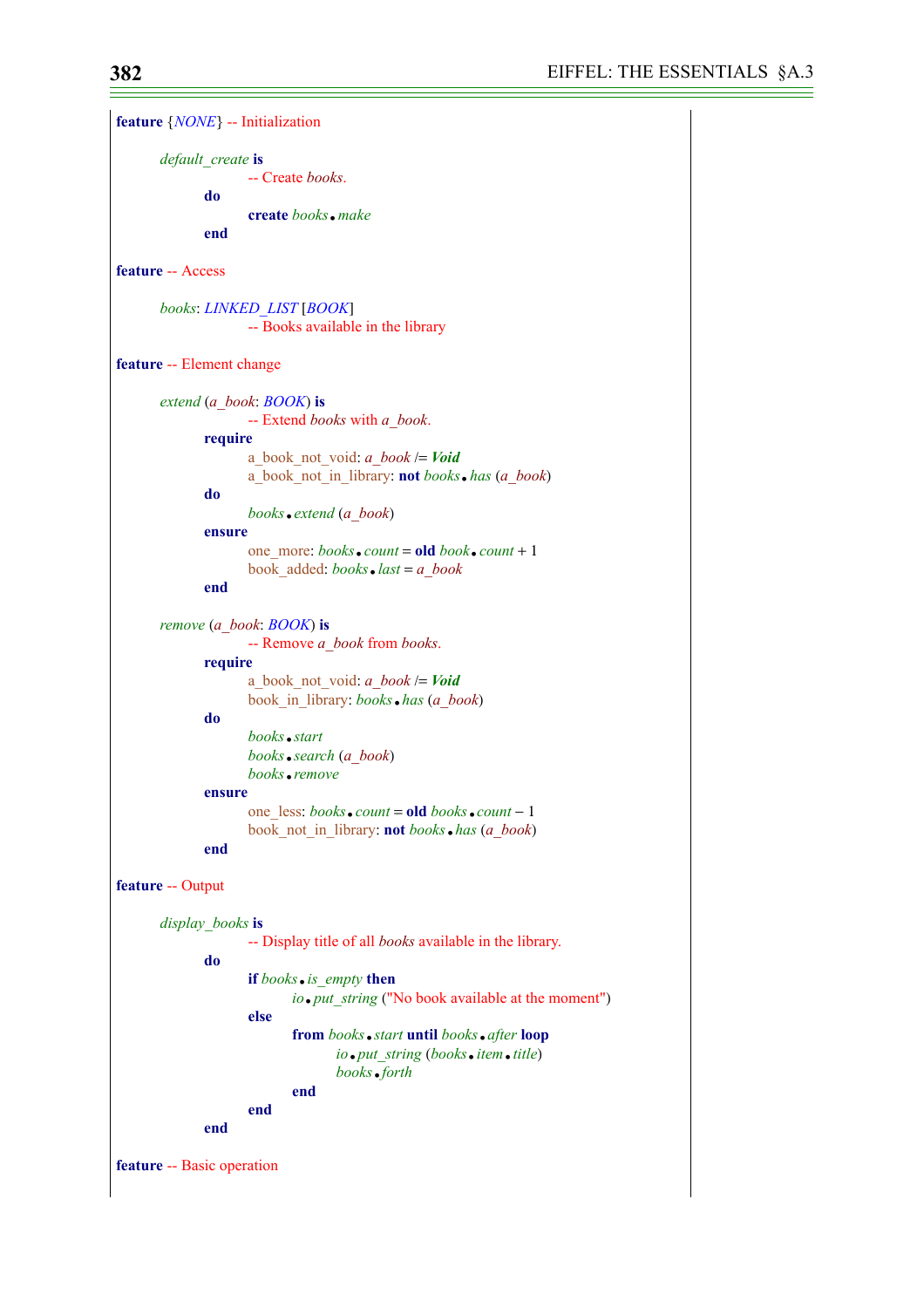```
borrow_all is
                   -- Borrow all books available in the library.
             do
                    from books.start until books.after loop
                          books.item.borrow
                          books.forth
                   end
             ensure
                   all_borrowed: books.for_all (agent {BOOK}.is_borrowed)
             end
invariant
      books_not_void: books /= Void
      no_void_book: not books.has (Void)
end
```
This example introduces two controls we had not encountered before: **conditional structures** (in feature *display\_books*) and **loops** (in *display\_books* and *borrow\_all*).

Here is the syntax scheme for conditional structures:

```
if some_condition_1 then
      do_something_1
elseif some_condition_2 then
      do_something_2
else
      do_something_else
end
```
*Syntax of conditional structures*

<span id="page-10-0"></span>*Syntax of loops*

The **elseif** and **else** branches are optional.

• Here is the syntax scheme for loops (there is only one kind of loops in Eiffel):

```
from
      initialization_instructions
invariant
      loop_invariant
variant
      loop_variant
until
      exit_condition
loop
      loop_instructions
end
```
The **variant** and **invariant** clauses are optional. The **from** clause is compulsory but it may be empty.

Let's now discover the other Eiffel techniques used in this example:

# **Inheritance**

The class *LIBRARY* contains a clause we have not seen yet: an **inherit** clause. It introduces the classes from which class *LIBRARY* inherits. Here *LIBRARY* inherits from *ANY*.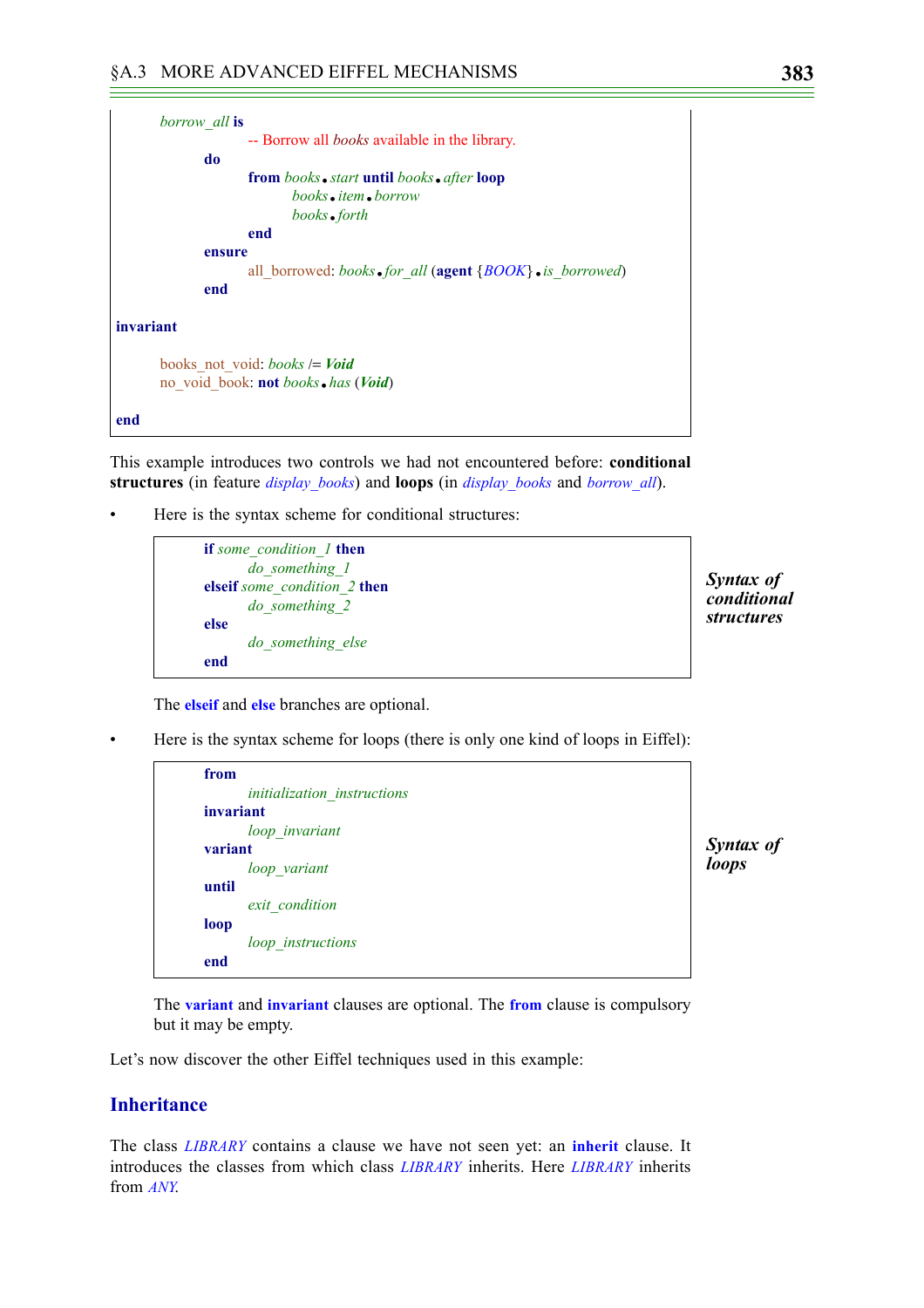*ANY* is the class from which any Eiffel class inherits. If you remember, we saw before that *NONE* is the class that inherits from any Eiffel class, which means we have a "closed" hierarchy here:



*See ["Business Object](#page-21-0)  [Notation \(BON\)",](#page-21-0)* 

*Global inheritance structure*

In fact, one does not need to write that a class inherits from *ANY*; it is the default. Here, the class *LIBRARY* expresses the inheritance link explicitly to be able to "redefine" the feature *default\_create* inherited from *ANY*. Redefinition allows changing the body of a routine (the **do** clause) and changing the routine signature if the new signature "conforms" to the parent one (which basically means that the base class of the new argument types inherits from the base class of the argument types in the parent, and same thing for the result type if it is a function).

The routine body can be changed, but it still has to follow the routine's contract. The Design by Contract<sup>TM</sup> method specifies precise rules regarding contracts and inheritance: preconditions are "or-ed" and can only be weakened, postconditions are "and-ed" and can only be strengthened (not to give clients any bad surprise). Class invariants are also "and-ed" in descendant classes (subclasses).

As suggested by the inheritance figure on the previous page, a class may inherit from one or several other classes, in which case we talk about **multiple inheritance**. Contrary to languages like C# or Java, Eiffel supports multiple inheritance of classes. (It is restricted to "interfaces" in the Java/C# worlds.)

Allowing multiple inheritance means that a class may get features from two different parents (superclasses) with the same name. Eiffel provides a renaming mechanisms to handle name clashes. For example, if we have a class *C* that inherits from *A* and *B*, and *A* and *B* both define a feature *f*, it is possible to rename the feature *f* from *A* as *g* to solve the name clash. Here is the Eiffel syntax:

**class** *C* **inherit** *A* **rename** *f* **as** *g* **end** *B* **feature** -- Comment ... **end**

*Renaming mechanism*

*Redefinition of return type and argument types follows the rules of covariance.*

*See ["Non-conform](#page-18-1)[ing inheritance",](#page-18-1)  [page 391](#page-18-1).*

*See ["Design by Con](#page-5-0)[tract™", page 378.](#page-5-0)*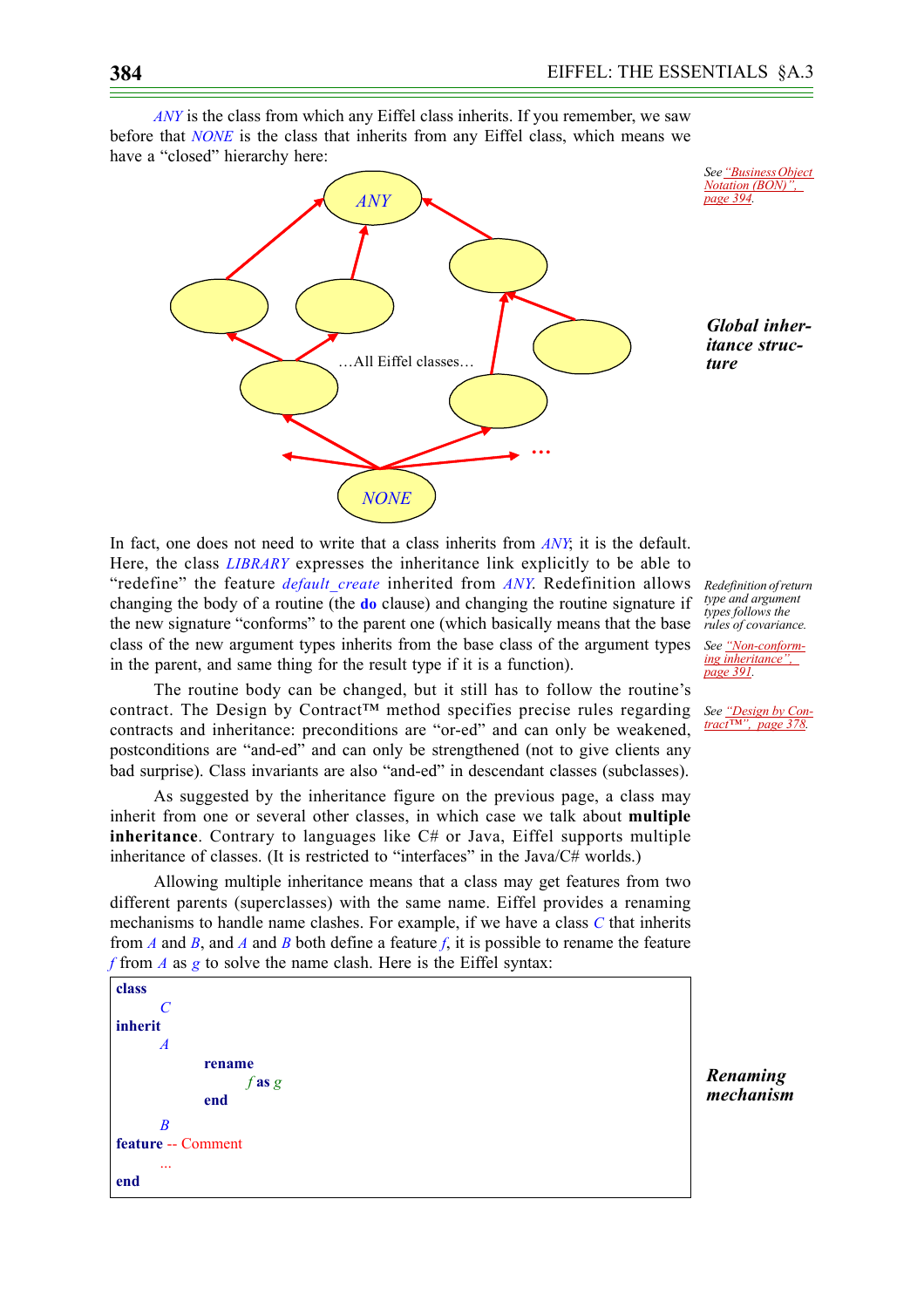As mentioned above, Eiffel also provides the ability to redefine features inherited from a parent using a **redefine** clause. In the redefined version, it is possible to call the version from the parent by using the **Precursor**. Here is an example:

| class                           |
|---------------------------------|
| $\mathcal{C}_{\mathcal{C}}$     |
| inherit                         |
| $\overline{A}$                  |
| redefine                        |
|                                 |
| end                             |
| feature -- Comment              |
| f (args: SOME TYPE) is          |
| -- Comment                      |
| do                              |
| <b>Precursor</b> $\{A\}$ (args) |
| .                               |
| end                             |
| .                               |
| end                             |

*Redefinition with call to Precursor*

Eiffel also enables to "undefine" a routine, that is to say making it deferred (abstract). A deferred feature is a feature that is not implemented yet. It has no **do** clause but a **deferred** clause. Yet it can have routine preconditions and postconditions. Here is the general structure of a deferred routine:

| routine_name (arg_1: TYPE_1; arg 2: TYPE 2): RETURN TYPE is |  |
|-------------------------------------------------------------|--|
| -- Comment                                                  |  |
| require                                                     |  |
| Some precondition clauses                                   |  |
| deferred                                                    |  |
| ensure                                                      |  |
| Some postcondition clauses                                  |  |
| end                                                         |  |

*Structure of a deferred routine*

A class that has at least one deferred feature must be declared as deferred. In the current version of Eiffel, it is also true that a deferred class must have at least one deferred feature. In the next version of the language, it will be possible to declare a class deferred even if all its features are effective (implemented). Besides, contrary to other languages like Java or C#, a deferred class can declare attributes. It can also express a class invariant.

To come back to inheritance and undefinition, here is the syntax that allows to make a routine deferred when inheriting it from a parent class:

**deferred class** *C* **inherit** *A* **undefine** *f* **end feature** -- Comment ... **end**

*Undefinition mechanism*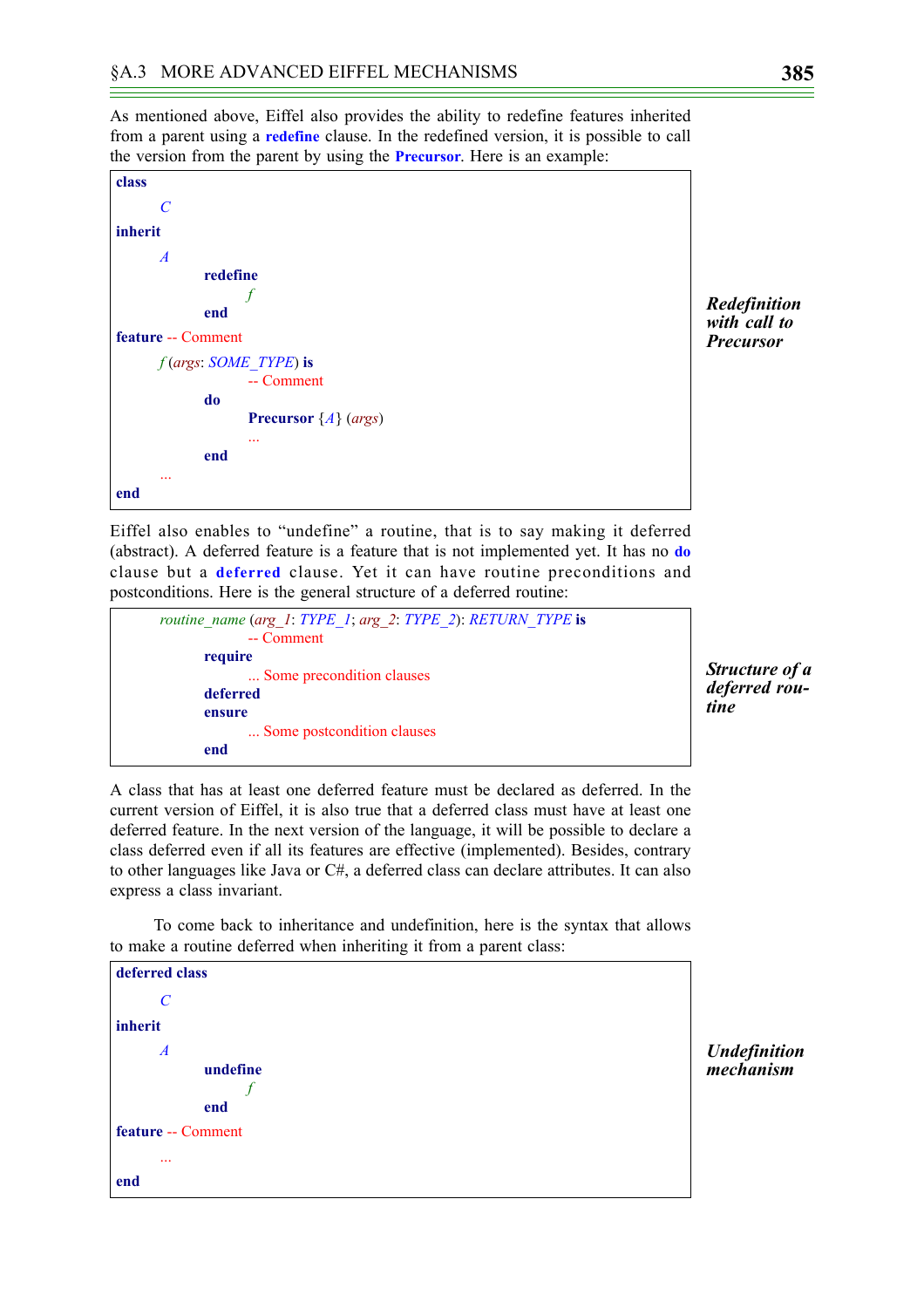This example supposes that class *A* declares a feature *f*, which is effective in *A*. The class *C* inherits *f* from *A* and makes it deferred by listing it in the clause **undefine**. Therefore, class *C* must be declared as deferred (it has at least one deferred feature).

Another problem that arises with multiple inheritance is the case of repeated inheritance (also known as the "diamond structure"). For example, we have a class *D* that inherits from *B* and *C*, which themselves inherit from *A*. Class *A* has a feature *f*. *B* renames it as *g* and redefines it. *C* leaves *f* unchanged. Here is the corresponding class diagram:





*Repeated inheritance ("diamond structure")*

The class *D* inherits two different features from the same feature *f* in *A*. The problem occurs when talking about dynamic binding: which feature should be applied?

There is another inheritance adaptation clause called **select**, which provides the ability to say: "in case there is a conflict, use the version coming from this parent". For example, if we want to retain the feature *g* coming from *B*, we would write:



*Selection mechanism*

*Export mech-*

*anism*

The last inheritance adaptation clause is the **export** clause. It gives the possibility to restrict or enlarge the exportation status of an inherited routine. Here is the general scheme:

```
class
       B
inherit
       A
              export
                     {NONE} f -- Makes f secret in B (it may have been exported in A)
                     {ANY} g -- Makes g exported in B (it may have been secret in A)
                     {D, E} x, z -- Makes x and z exported to only classes D and E
              end
feature -- Comment
       ...
end
```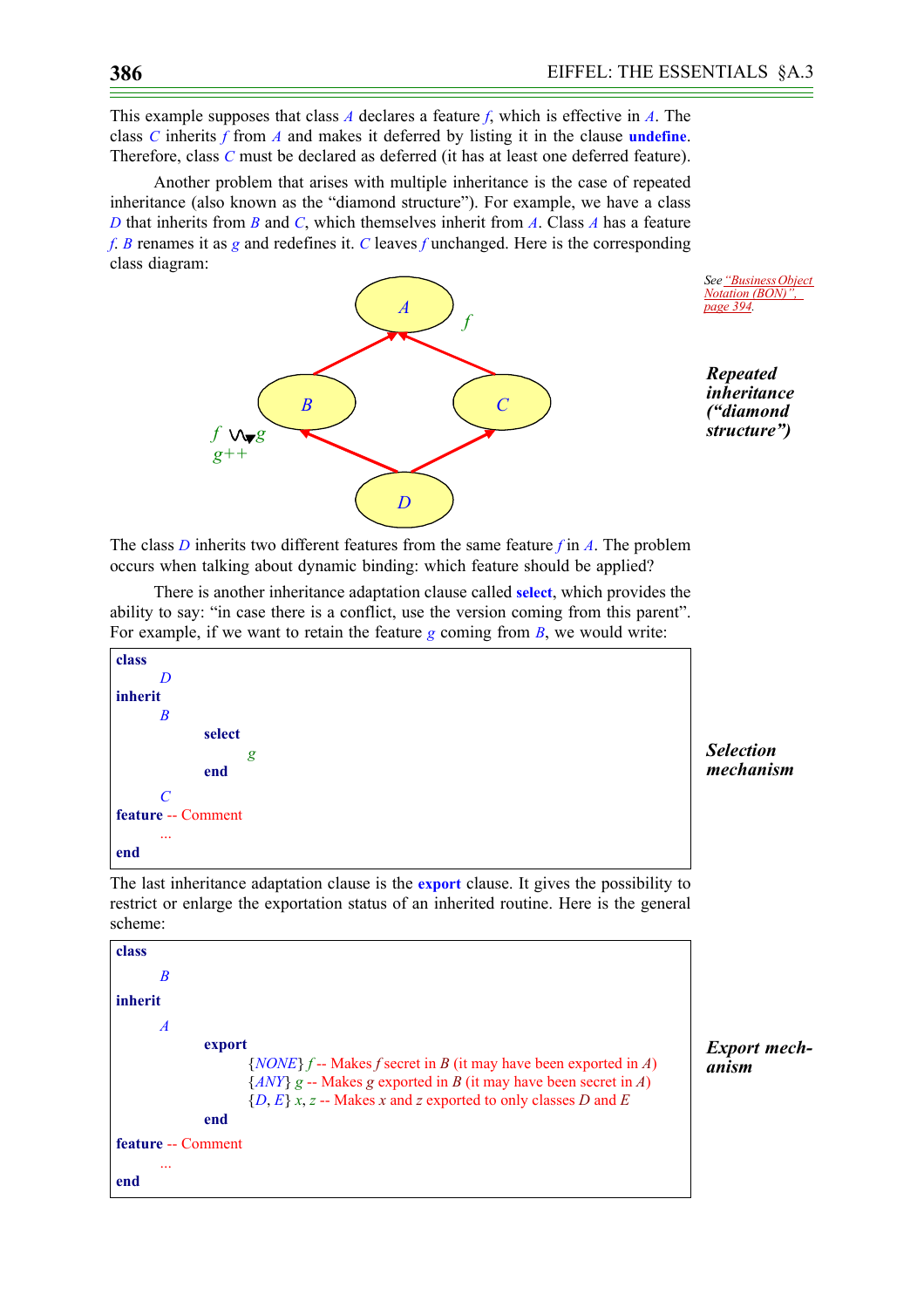Eiffel offers a keyword **all** to designate all the features of a class (defined in the class itself and inherited). It is often used to make all features inherited from a parent class secret (in case of implementation inheritance for example):

| class                     |
|---------------------------|
| B                         |
| inherit                   |
| $\overline{A}$            |
| export                    |
| {NONE} all                |
| end                       |
| <b>feature -- Comment</b> |
|                           |
| end                       |

The last point we need to see about inheritance is the order of adaptation clauses. Here it is:



#### *Order of the inheritance adaptation clauses*

*Making all inherited features secret*

## <span id="page-14-0"></span>**Genericity**

*books*: *LINKED\_LIST* [*BOOK*]

Let's come back to our class *LIBRARY*. The next mechanism we had not encountered See ["Class represen](#page-8-0)before is genericity. Indeed, the class *LIBRARY* declares a list of *books*:

*[tation of a book](#page-8-0)  [library", page 381.](#page-8-0) Attribute of a generic type*

The attribute *books* is of type *LINKED\_LIST* [*BOOK*], which is derived from the generic class *LINKED\_LIST* [*G*], where *G* is the **formal generic parameter**. A generic class describes a type "template". One must provide a type, called **actual generic parameter** (for example here *BOOK*), to derive a directly usable type like *LINKED\_LIST* [*BOOK*]. Genericity is crucial for software reusability and extendibility. Besides, most componentized versions of design patterns rely on genericity.

-- Books available in the library

The example of *LINKED\_LIST* [*G*] is a case of **unconstrained genericity**. There are cases where it is needed to impose a constraint on the actual generic parameters. Let's take an example. Say we want to represent vectors as a generic class *VECTOR* [*G*], which has a feature *plus* to be able to add two vectors, and we also want to be able to have vectors of vectors like *VECTOR* [*VECTOR* [*INTEGER*]].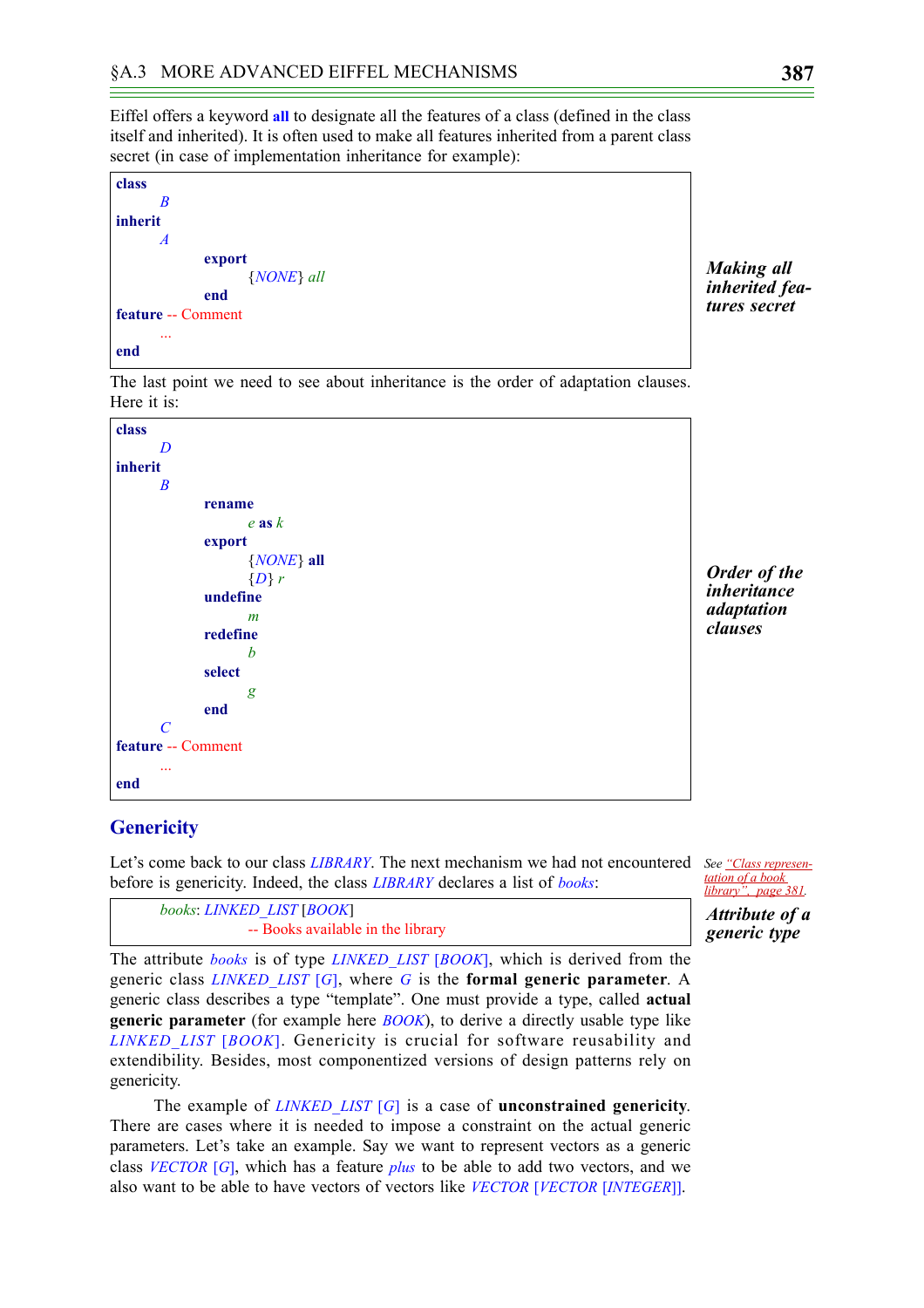Let's try to write the feature *plus* of class *VECTOR* [*G*]. In fact, it is unlikely to be called *plus*; it would rather be an **infix** feature "+", which is a special notation to allow writing *vector*  $a + vector$  *b* instead of *vector*  $a \cdot plus$  *(vector b*). There also exists a **prefix** notation to be able to write - *my\_integer* for example.

To come back to class *VECTOR* [*G*], a first sketch may look as follows:

```
class
       VECTOR [G]
create
      make
feature {NONE} -- Initialization
      make (max_index: INTEGER) is
                    -- Initialize vector as an array with indexes from 1 to max_index.
             require
                     ...
              do
                     ...
              end
feature -- Access
      count: INTEGER
                    -- Number of elements in vector
      item (i: INTEGER): G is
                    -- Vector element at index i
              require
                     ...
              do
                    ...
             end
      infix "+" (other: like Current): like Current is
                    -- Sum with other
             require
                    other_not_void: other /= Void
                    consistent: other.count =count
             local
                    i: INTEGER
              do
                    create Result.make (1, count)
                    from i := 1 until i > count loop
                           Result.put (item (i) + other.item (i), i)
                                  -- Requires an operation "+" on elements of type G.
                           i := i + 1end
             ensure
                    sum_not_void: Result /= Void
              end
...
invariant
       ...
end
                                                                                            Addable vec-
                                                                                            tors
```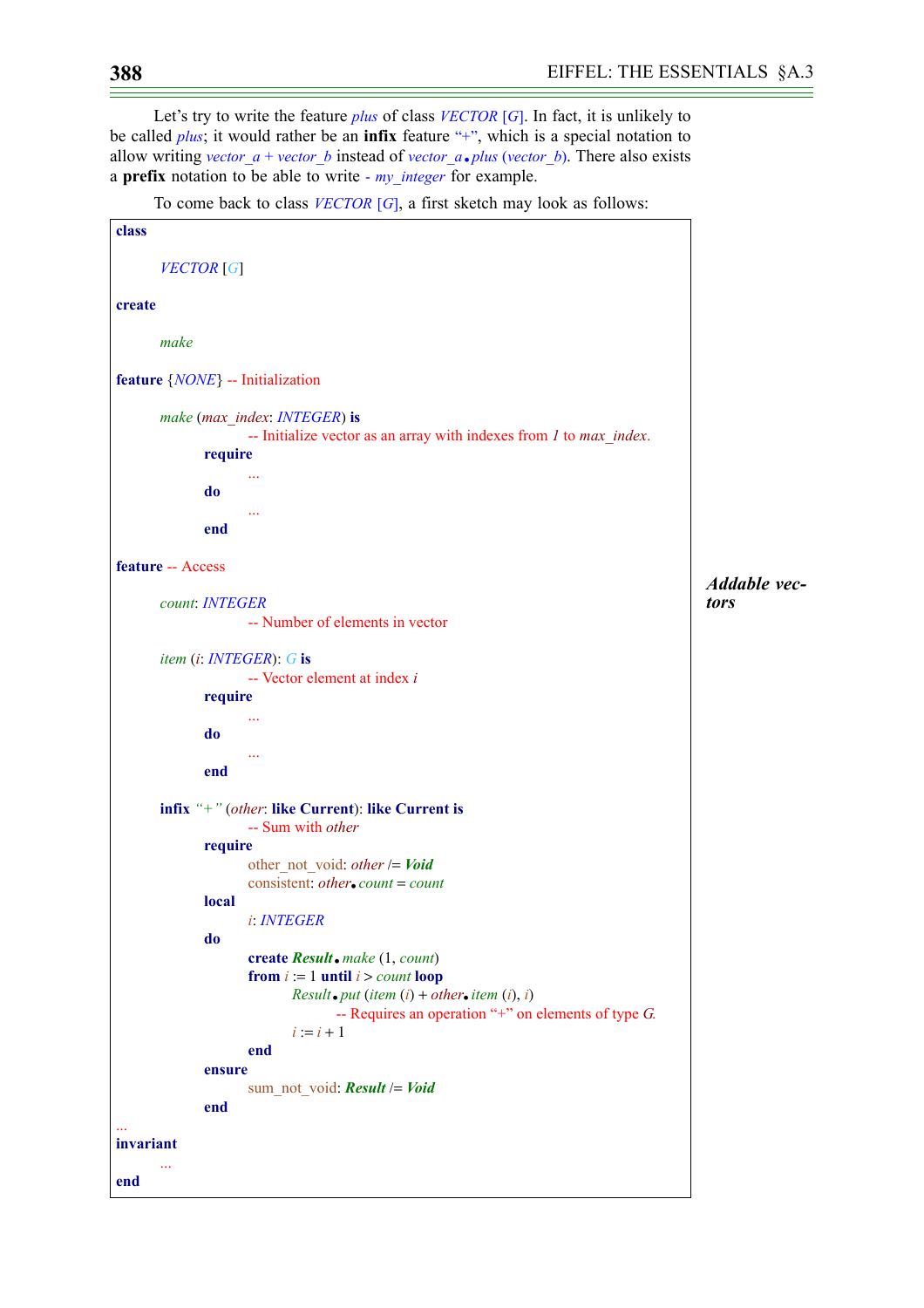Our implementation of the "+" operation requires a "+" operation on elements of type *G*, which means that we cannot accept any kind of actual generic parameters. We need them to have such a feature "+". Here is when constrained genericity comes into play: it allows to say that actual generic parameters must conform to a certain type, for example here *NUMERIC*. (It basically means that the base class of the actual *See ["Non-conform](#page-18-1)*generic parameter must inherit from class *NUMERIC*.)

Here is the corresponding syntax:

| class |                                    |
|-------|------------------------------------|
|       | $VECTOR$ [G $\rightarrow$ NUMERIC] |

It is not allowed to have multiple constraints, say class  $C[G \rightarrow \{A, B\}]$ . It may be allowed in the next version of the language.

Another kind of constraint is to impose that actual generic parameters must have certain creation procedures. For example, the notation:

```
class
      MY_CLASS [G −> ANY create default_create end]
```
means that any actual generic parameter of *MY\_CLASS* must conform to *ANY* and expose *default create* in its list of creation procedures (introduced by the keyword **create** in an Eiffel class text).

# **Agents**

There is still one mysterious point in the class *LIBRARY*, the postcondition of *borrow\_ See ["Class represen](#page-8-0)all*:

| ensure |                                                          |
|--------|----------------------------------------------------------|
|        | all borrowed: books for all (agent ${BOOK}$ is borrowed) |

What the postcondition of *borrow\_all* does is to test for all items of type *BOOK* in the list *books* whether it *is\_borrowed*. The postcondition will evaluate to **True** if all books are borrowed.

But what does this "agent" mean? An agent is an encapsulation of a routine ready to be called. (To make things simple, you may consider an agent as a typed function pointer.) It is used to handle event-driven development. For example, if you want to associate an action with the event "button is selected", you will write:

*my\_button*.*select\_actions*.*extend* (**agent** *my\_routine*)

where *my* routine is a routine of the class where this line appears.

A typical agent expression is of the form:

**agent**  $my$  function  $(?, a, b)$ 

where *a* and *b* are **closed** arguments (they are set at the time of the agent's definition) whereas ? is an **open** argument (it will be set at the time of any call to the agent).

It is also possible to construct an agent with a routine that is not declared in the class itself. The syntax becomes:

**agent** *some\_object*.*some\_routine* (?, *a*, *b*)

where *some\_object* is the **target** of the call. It is a **closed target**. The agent expression used in the postcondition of *borrow\_all* had an open target of type *BOOK*:

**agent** {*BOOK*}.*is\_borrowed*

[Meyer 200?b]*.*

*[ing inheritance",](#page-18-1)  [page 391](#page-18-1).*

*[tation of a book](#page-8-0)  [library", page 381.](#page-8-0) Use of agents in contracts*

*Events with agents*

*Open and closed arguments*

*Open and closed arguments*

*Open target*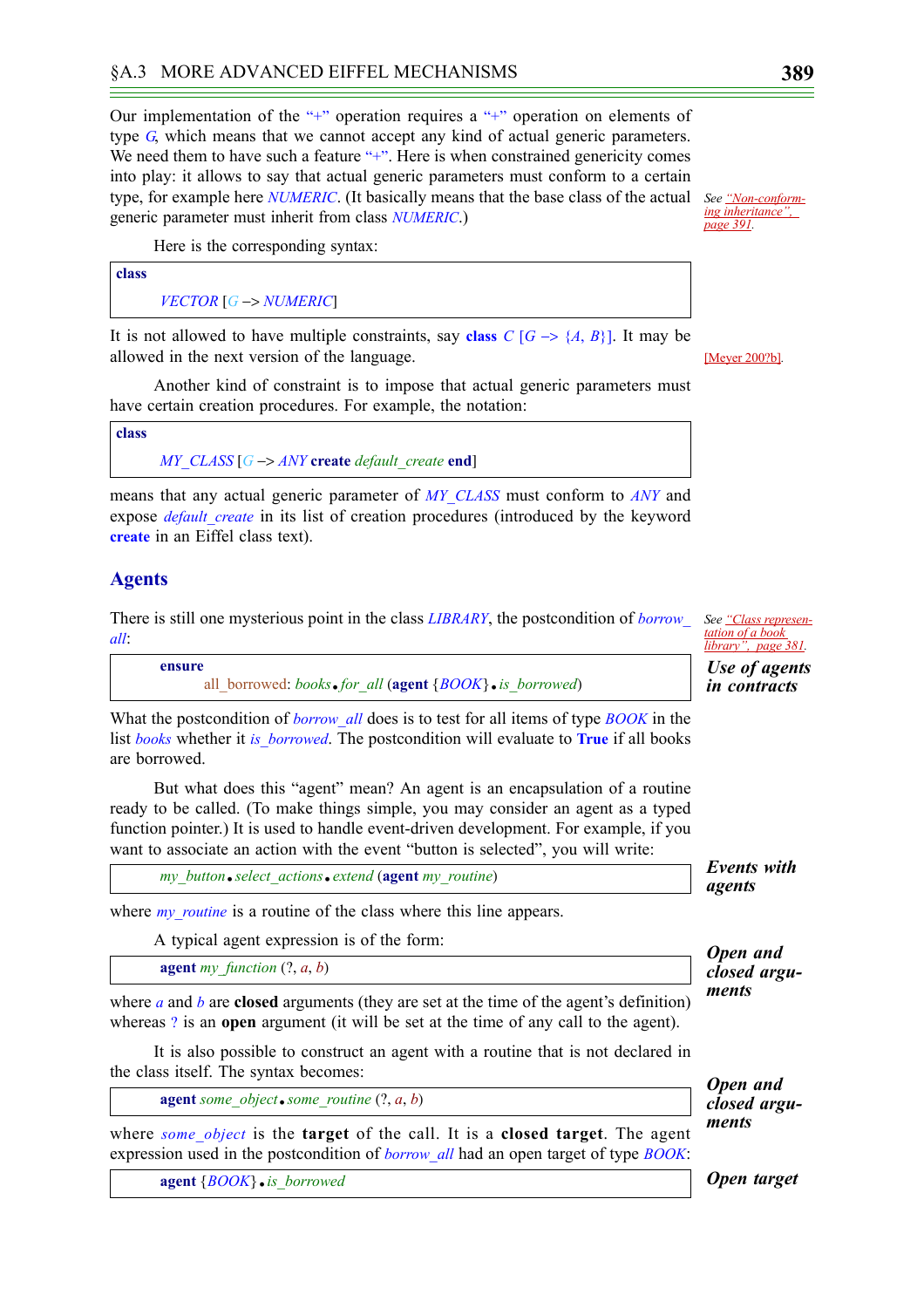To call an agent, you simply have to write:



An important property of the Eiffel agent mechanism: it is completely type-safe.

Agents are a recent addition to the Eiffel language. They were introduced in 1999. Therefore, they are not described in the reference manual *Eiffel: The Language*. However, there is an entire chapter of the next revision of the book *See chapter 25 of*  devoted to agents.

[Dubois 1999]*.* [Meyer 200?b]*.*

*dure defined in ANY which does nothing.*

### *Performance*

Using agents has a performance overhead. To measure that overhead, I performed one million direct calls to a routine that does nothing and one million agent calls to the same routine. Without agents, the duration was two seconds (2µs per call); with agents, it was fourteen seconds (14µs per call), thus seven times as slow.

But in practice, one calls routines that do something. Therefore I added an implementation to the routine (a loop that executes *do\_nothing*, twenty times) and did *do\_nothing is a proce*the same tests. The results were the following: 33s (33µs per call) without agents; 46s (46µs per call) with agents; thus 1.4 times as slow.

In a real application, the number of agent calls in the whole code will be less significant. Typically, no more than 5% of the feature calls will be calls to agents. Therefore the execution of an application using agents will be about 0.07 times as slow, which is a acceptable performance overhead in most cases.

# **A.4 TOWARDS AN EIFFEL STANDARD**

Eiffel is currently being standardized through the ECMA international organization. **[ECMA-Web**]. The working group in charge of the Eiffel standardization examines some issues of the Eiffel language and discusses possible extensions. I am an active member of the group; I am responsible for preparing the meetings' agenda and for writing the meeting minutes.

# **ECMA standardization**

The process started in March 2002 when ECMA accepted the proposal to standardize Eiffel. It resulted in the creation of a new working group TG4, part of the Technical Committee 39 (originally "scripting languages", although this is just for historical reasons). The first group meeting took place at ETH Zurich in Switzerland in June 2002. Jan van den Beld, secretary general of ECMA, took part in the meeting and explained how the standardization work should proceed.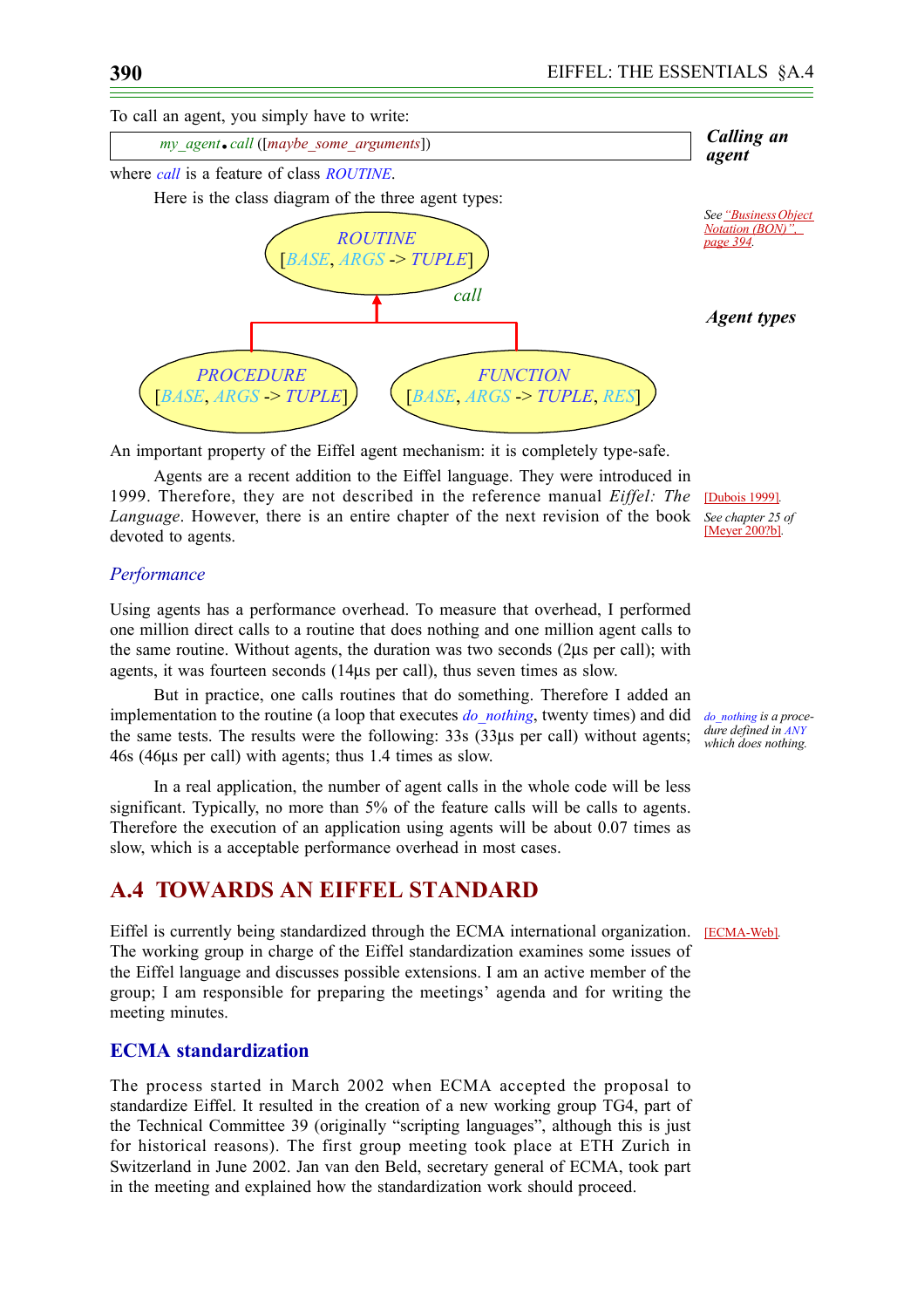The goal is to have a first draft of the standard ready in 2004. To achieve this goal, the group meets at least four times a year and keeps interacting by email in between.

The group members are all Eiffel experts with several years experience and coming from both academia and industry. For the moment, members include ETH Zurich with Bertrand Meyer and me, LORIA in France with Dominique Colnet, Monash University, in Australia, represented by Christine Mingins. This is for the academia. Industry members are AXA Rosenberg with Mark Howard and Éric Bezault, Eiffel Software with Emmanuel Stapf and Bertrand Meyer, and Enea Data with Kim Waldén and Paul Cohen.

## **New mechanisms**

This section presents some extensions to the Eiffel language that have been preapproved by the committee. (To be finally approved, a mechanism needs to be implemented in at least one Eiffel compiler. For the four extensions presented here, there is no doubt about the final acceptation. Besides, three of these extensions are already implemented at least in part.)

#### <span id="page-18-0"></span>*Assertions on attributes*

As mentioned before, attributes cannot have contracts in the current version of *See* "Structure of an Eiffel. Only routines can have contracts. This discrimination between routines and attributes goes against the *Uniform Access principle* presented at the beginning of *See ["Design princi](#page-1-0)*this appendix. Indeed, clients should not have to know whether a feature is *[ples", page 374](#page-1-0).* implemented by computation or by storage; they just need to know that the class offers this service, no matter what its implementation is.

Therefore the team agreed to introduce a new syntax for attributes, with a new keyword **attribute**, that allows putting preconditions and postcondition:



*Assertions on attributes*

*[Eiffel attribute",](#page-5-1)  [page 378](#page-5-1).*

The current notation:

*attribute\_name*: *ATTRIBUTE\_TYPE* -- Comment

becomes a shortcut for:

```
attribute_name: ATTRIBUTE_TYPE is
            -- Comment
      attribute
      end
```
#### <span id="page-18-1"></span>*Non-conforming inheritance*

In the current version of Eiffel, inheritance always brings conformance. For example, if a class *B* inherits from a class *A*, then type *B* conforms to type *A*. As a consequence, an assignment like  $aI := bI$  where  $bI$  is of type *B* and  $aI$  is declared of type *A* is allowed. It is also possible to pass an instance of type *B* as argument of a feature expecting an *A* (for example,  $f(bI)$  with *f* declared as  $f(arg: A)$ ).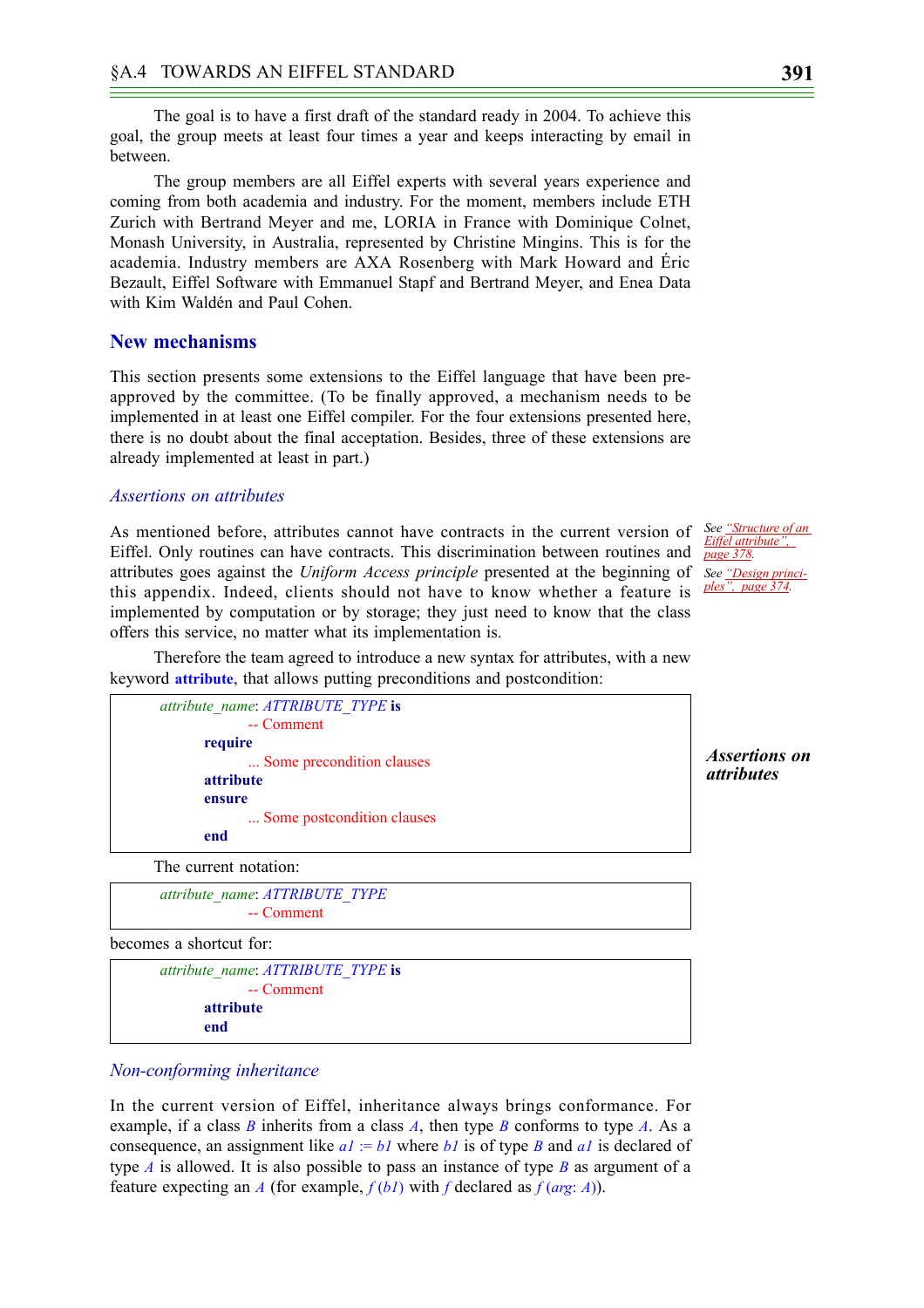However, sometimes, it may be useful to have inheritance without conformance, namely having subclassing without polymorphism. Non-conforming gives descendant classes access to the parent's features but forbids such assignments and arguments passing as those described above (between entities of the descendant type and entities of the parent type).

This facility is useful only in specific cases like "implementation inheritance". For example, we could have a class *TEXTBOOK* that inherits from *BOOK*. This inheritance relation should be conformant; we want both subclassing and polymorphism. But this class *TEXTBOOK* may need access to some helper features defined in a class *TEXTBOOK\_SUPPORT*. One way to get access to these features is to declare an attribute of type *TEXTBOOK\_SUPPORT* and have a client relationship. Another way to do it is to use what is usually called "implementation inheritance", that is to say inheriting from *TEXTBOOK\_SUPPORT* just to be able to use these features. In that case, we just need subclassing (to get the features), not conformance (we don't want to assign an entity of type *TEXTBOOK* to an entity of type *TEXTBOOK\_SUPPORT*). Hence the use of non-conforming inheritance.

Another example taken from EiffelBase is the class **ARRAYED LIST**, which **[EiffelBase-Web]**. inherits from *LIST* and *ARRAY*. For the moment, both inheritance links are conformant (there is no other choice!). But what we really want is a class *ARRAYED\_ LIST* that inherits from *LIST* in a conformant way and a non-conformant link between *ARRAYED\_LIST* and *ARRAY* (just to get the features of *ARRAY*, which are useful for the implementation of *ARRAYED\_LIST*).

The syntax is not completely fixed yet. For the moment, the idea is to use the keyword **expanded** in front of the parent class name in the **inherit** clause to specify that the inheritance link is non-conformant (hence the name "expanded inheritance", which is sometimes used):

```
class
       B
inherit
       C
       expanded A
feature -- Comment
...
end
```
What is the relation between non-conforming inheritance and expanded types? If a class *B* inherits from a class *A*, which is declared as expanded, then there is no conformance between *B* and *A*. Hence the use of the keyword **expanded**.

Non-conforming inheritance is currently being implemented into the SmartEiffel compiler.

#### *Automatic type conversion*

The third mechanism is automatic type conversion. The goal is to be able to add, for example a complex number and an integer, or a real and an integer. To do this, the group decided to include a two-side conversion mechanism into the Eiffel language. It is possible to convert *from* and to convert *to* a particular type thanks to a new clause **convert**.

*Possible syntax of nonconforming inheritance*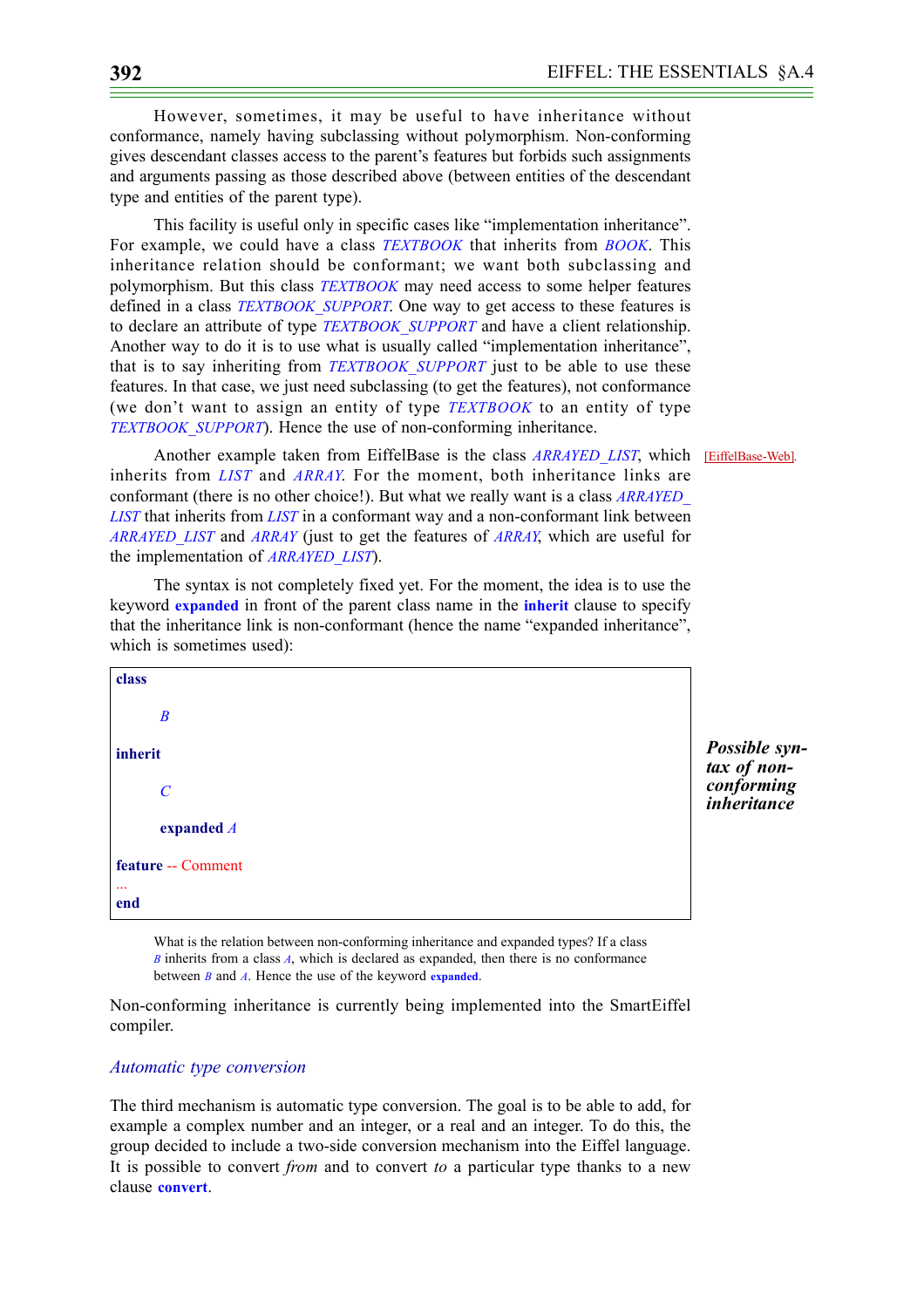```
Here is the syntax:
```

```
class
      MY_CLASS
create
      from_type_1
convert
      from_type_1 ({TYPE_1}),
      to_type_2: {TYPE_2}
feature -- Conversion
      from_type_1 (arg: TYPE_1) is
                   -- Convert from arg.
             do
                    ...
             end
      to_type_2: TYPE_2 is
                    -- New object of type TYPE_2
             do
                    ...
             end
end
```
If you have an instance of type *TYPE 1* and you want to add it to an instance of *MY CLASS*, the instance of *TYPE\_1* will be automatically converted to an instance of *MY\_ CLASS* by calling the conversion procedure *from\_type\_1*, which needs to be declared as a creation procedure.

On the other hand, if you have an instance of type *MY\_CLASS* and you want to add it to an instance of type *TYPE\_2*, your instance of *MY\_CLASS* will be automatically converted to *TYPE\_2* by calling the function *to\_type\_2*.

Here are typical cases that this new mechanism permits to write:

```
my_attribute: MY_TYPE
attribute_1: TYPE_1
attribute_2: TYPE_2
my_attribute + attribute_1
      -- Equivalent to:
      -- my_attribute + create {MY_TYPE}.from_type_1 (attribute_1)
attribute_2 + my_attribute
      -- Equivalent to:
      -attribute 2 + myattribute.to type 2
```
*Examples of automatic type conversions*

Thus, it becomes possible to add complex numbers and integers cleanly and completely transparently to the clients. Part of the automatic type conversion mechanism is already implemented in the ISE Eiffel compiler.

#### *Frozen classes*

Another mechanism pre-approved at ECMA is to allow frozen classes in Eiffel, meaning classes from which one cannot inherit. The syntax is simple: the header of a frozen class is extended with the keyword **frozen** as shown next:

**frozen class** *MY\_CLASS*

*Header of a frozen class*

Section 18.3 describes the syntax and semantics of frozen classes in detail.

*Type conversion mechanism*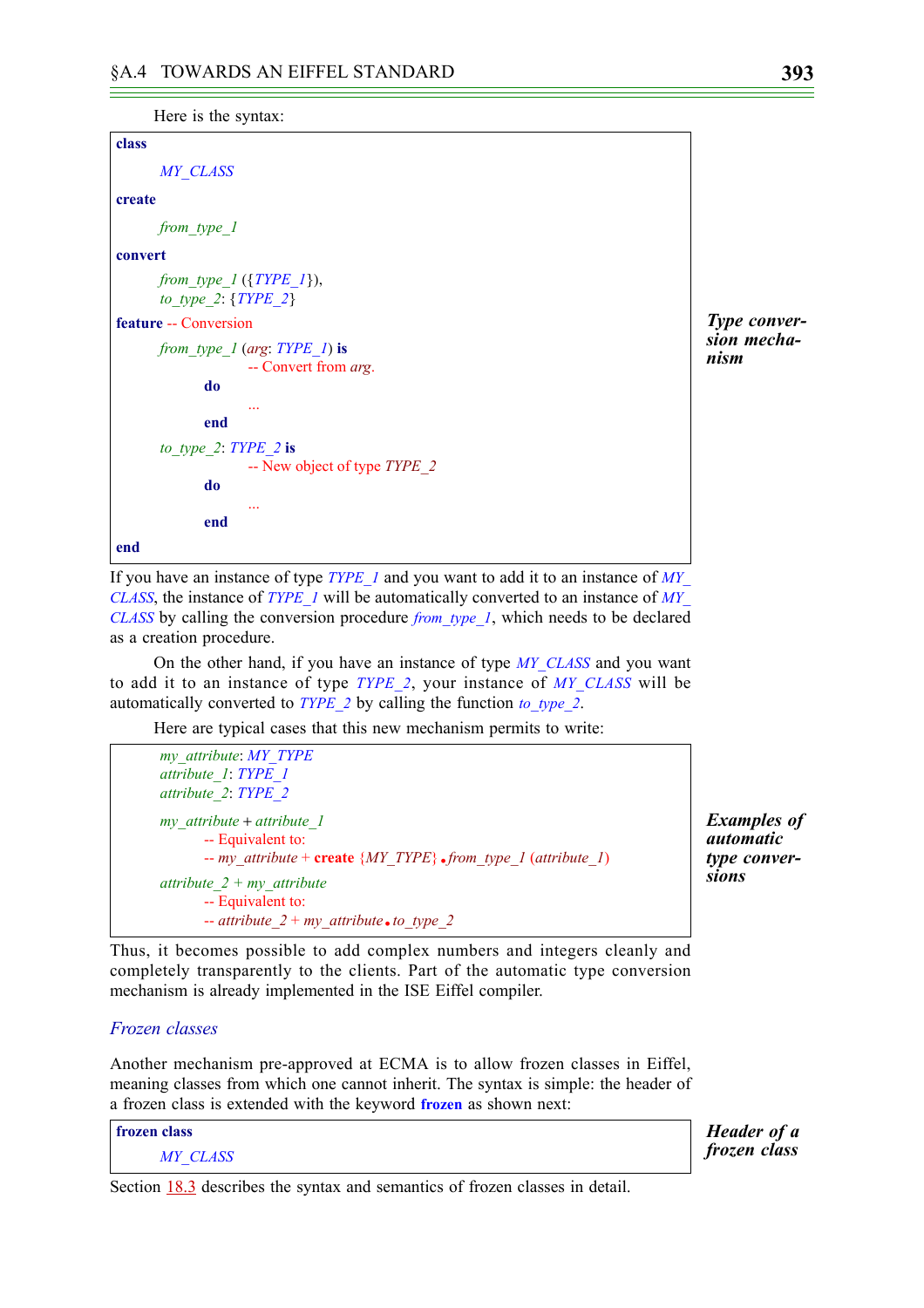This extension is directly useful to the work presented in this thesis: it enables writing correct singletons in Eiffel, which is not possible with the current version of *"Singleton pattern",*  the language.

Frozen classes are not supported by classic Eiffel compilers yet but they are already accepted by the ISE Eiffel for .NET compiler.

# <span id="page-21-0"></span>**A.5 BUSINESS OBJECT NOTATION (BON)**

This last section describes the BON method, with a focus on notation. It only [Waldén-Web]*.* introduces a small subset of BON — what you need to know to understand the class diagrams appearing in this thesis.

# **The method**

The Business Object Notation (BON) is a method for analysis and design of objectoriented systems, which emphasizes seamlessness, reversibility and Design by Contract™. It was developed between 1989 and 1993 by Jean-Marc Nerson and Kim Waldén to provide the Eiffel programming language and method with a notation for analysis and design.

BON stresses simplicity and well-defined semantics. In that respect, it is almost at the opposite of widely-used design notations such as the Unified Modeling Language (UML) or the Rationale Uniform Process (RUP).

As mentioned above, one priority of BON is to bring seamlessness into software development, to narrow the gap between analysis, design, and implementation by using the same concepts and the same semantics for the notation on the tree stages. Therefore BON does not have state-charts or entity-relationship diagrams like in UML because they are not compatible with what is available at the implementation level and would prevent reversibility. Instead, BON relies on pure object-oriented concepts like classes, client and inheritance relationships.

## **Notation**

Here is a catalog of the notations used throughout this thesis:

In BON, classes are represented as ellipses, sometimes referred to as "bubbles":



The ellipse may contain information about the class properties, for example:

• *Deferred class*: Class that is declared as **deferred**.



*deferred class*

• *Effective class*: Class that is not **declared** as deferred but has at least one deferred parent, or redefines at least one feature.



*Notation for an effective class*

*18.1, page 289.*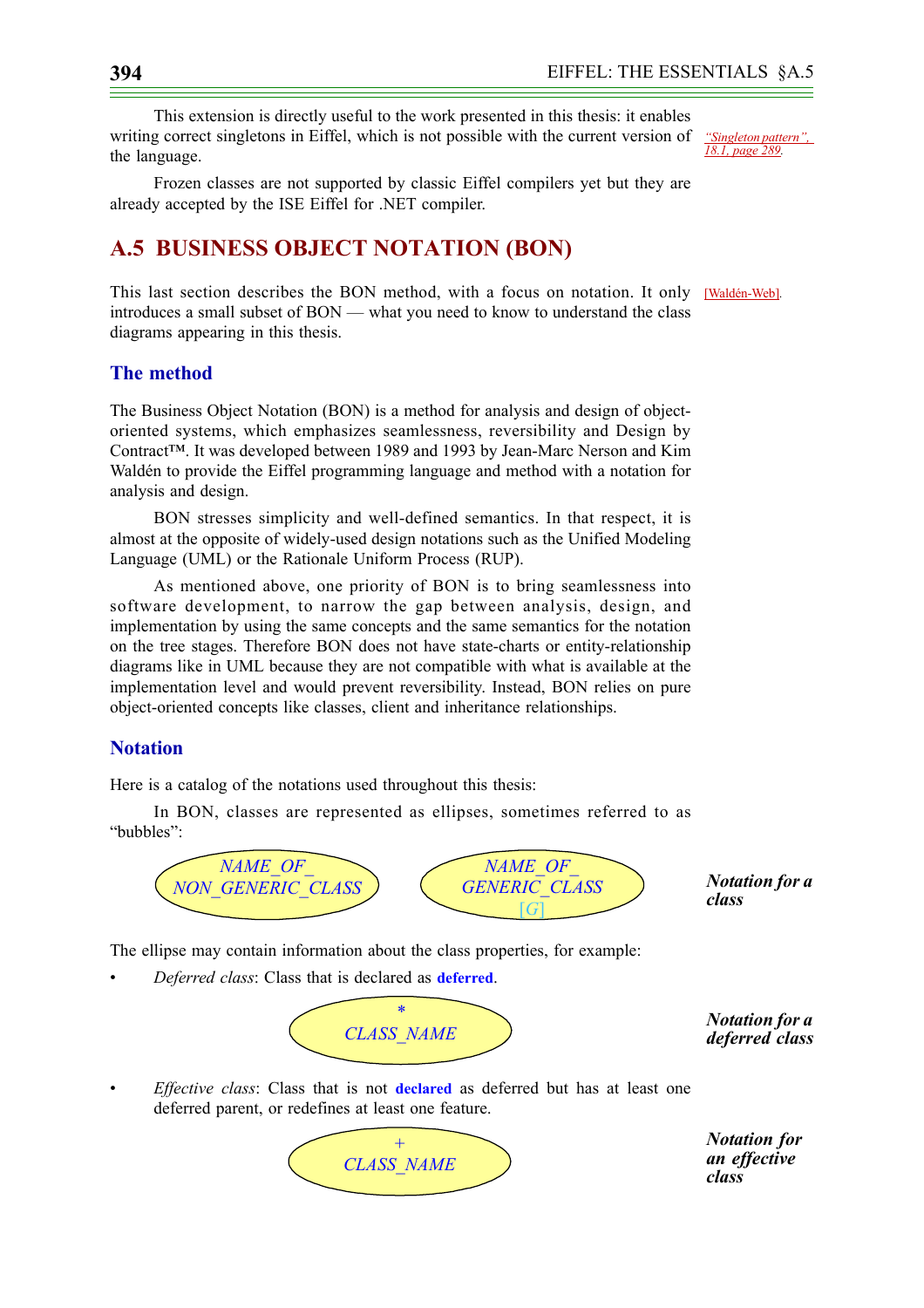• *Persistent class*: Class that inherits from *STORABLE* or has an indexing tag "persistent".



*Notation for a persistent class*

• *Interfaced class*: Class that interfaces with other programming languages (for example C) through "external features".



*Notation for an interfaced class*

• *Reused class*: Class that comes from a precompiled library. (ISE Eiffel compiler provides the ability to compile a library once and for all and then reuse it in so-called "precompiled" form.)



*Root class:* Class that is the program's entry point.



*root class*

*Notation for features*

*reused class*

It is also possible to specify the features of a class by writing the feature names next to the ellipse representing the class:

*CLASS\_NAME name\_of\_feature\_1 name\_of\_feature\_2*

BON also permits to express the different categories of features:

• *Deferred feature*: Non-implemented feature.



*Notation for a deferred feature*

• *Effective feature*: Feature that was deferred in the parent and is implemented in the current class.



*feature\_name-*

*Notation for an effective feature*

• *Undefined feature*: Feature that was effective in the parent and is made deferred in the current class through the undefinition mechanism.

*CLASS\_NAME* 

*Notation for an undefined feature*